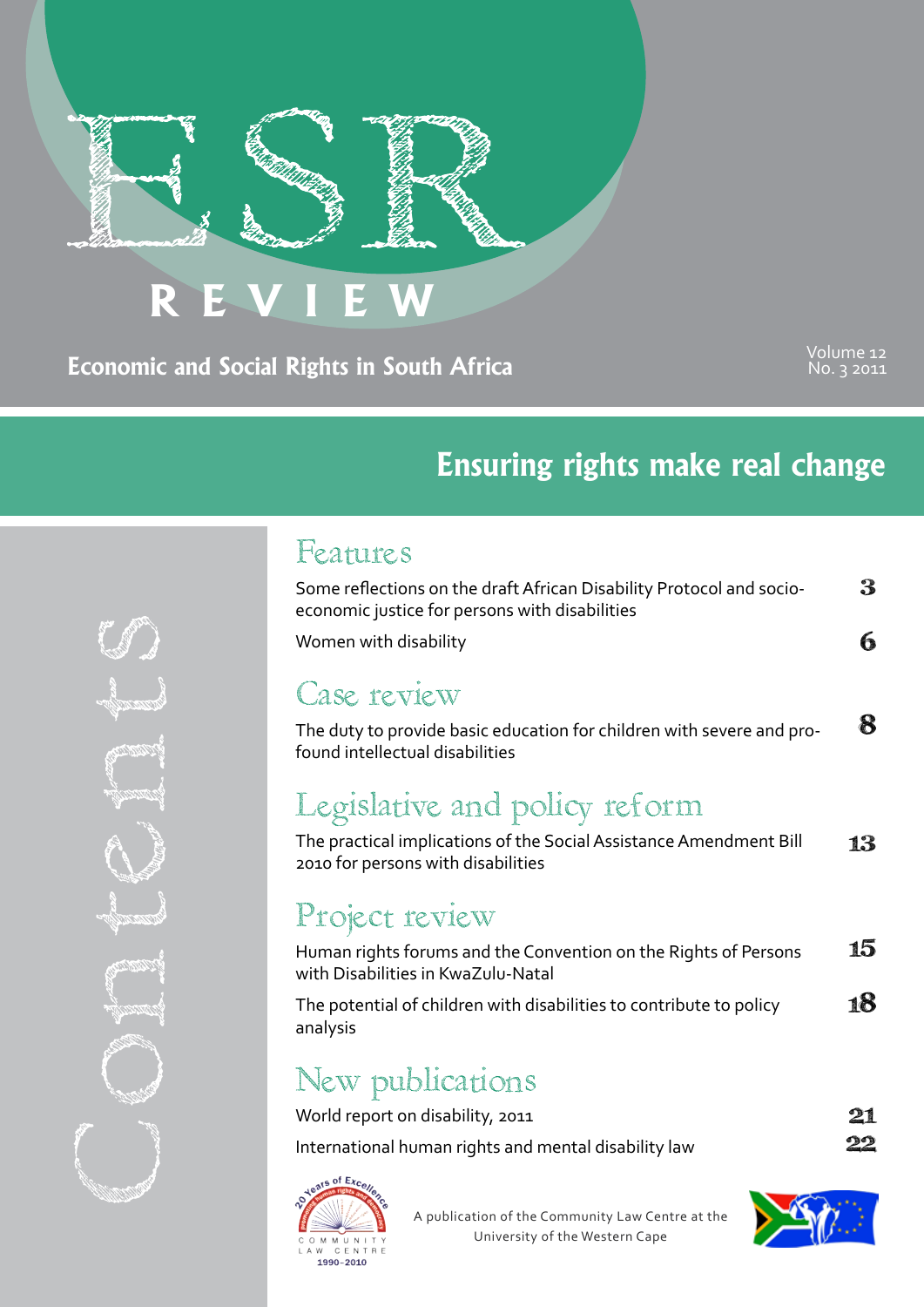

#### ISSN: 1684-260X

A publication of the Community Law Centre (University of the Western Cape)

**Editor:** Gladys Mirugi-Mukundi

**External editor:** Lilian Chenwi

#### **Contact the Socio-Economic Rights Project**

Community Law Centre University of the Western Cape New Social Sciences Building Private Bag X17, Bellville, 7535 **Tel:** (021) 959 2950 **Fax:** (021) 959 2411 **Email:** serp@uwc.ac.za **Website:** www.communitylawcentre.org.za

#### **ESR Review online**

www.communitylawcentre.org.za/clc-projects/socioeconomic-rights/esr-review-1

#### **ESR Review**

The ESR Review is produced by the Socio-Economic Rights Project of the Community Law Centre, with the financial assistance of the European Union and with supplementary funding from the Ford Foundation. The contents of the ESR Review are the sole responsibility of the Socio-Economic Rights Project and can under no circumstances be regarded as reflecting the position of the European Union or the Ford Foundation.

#### **Production:** Page Arts cc

Copyright © Community Law Centre (University of the Western Cape)



# Editorial

**This is the third issue of the** *ESR Review* **for 2011. It is a special issue that focuses on and explores the interplay between access to socioeconomic rights in the context of persons with disabilities and the needs of persons with disabilities to have economic and social security. Such a focus is timely and appropriate in light of ongoing legal and policy initiatives by South Africa to give effect to the international standards and norms protecting persons with disabilities.**

**One of the main international instruments in this regard is the United Nations (UN) Convention on the Rights of Persons with Disabilities (CRPD), which was adopted in 2006. South Africa ratified the CRPD and its optional protocol on 30 November 2007. However, South Africa is yet to fully domesticate the Convention. In March 2011, it emerged from the deliberations by the Parliamentary Portfolio Committee on Women, Youth, Children and People with Disabilities that South Africa had not adequately incorporated the CRPD into its legal framework, consequently weakening the effect of the Convention in South Africa. It also emerged that South Africa had not yet submitted a state report to the UN Committee on the Rights of Persons with Disabilities as required under the Convention.**

Legislation that protects vulnerable citizens (including persons with disabilities) reflects a society that respects and cares for its people. It is important to affirm that progressive legislation can be an effective tool to promote and protect the rights of persons with disabilities. Professor Michael Perlin acknowledges that 'viewing disability as a human rights issue requires us to recognize the inherent equality of all people, regardless of abilities, disabilities, or differences, and obligates society to remove the attitudinal and physical barriers to equality and inclusion of people with disabilities'. (Perlin, 2011 – see 'New publications', p 22)

At the regional level, the continent is yet to adopt a treaty on the rights of people with disabilities. A draft African Disability Protocol is currently being negotiated by African Union (AU) member states. It is therefore appropriate that this issue of the *ESR Review* begins with some reflections by Juliet Mureriwa on the potential of the draft African Disability Protocol in claiming socioeconomic justice for persons with disabilities. Henri Nkuepo then examines the status of women with disability and acknowledges that they are the most vulnerable among the vulnerable with regard to their right to health.

At the national level, the courts in South Africa have been at the forefront of interpreting relevant constitutional obligations and providing remedies to persons with disabilities. In this regard, Nkatha Murungi provides an overview of the duty to provide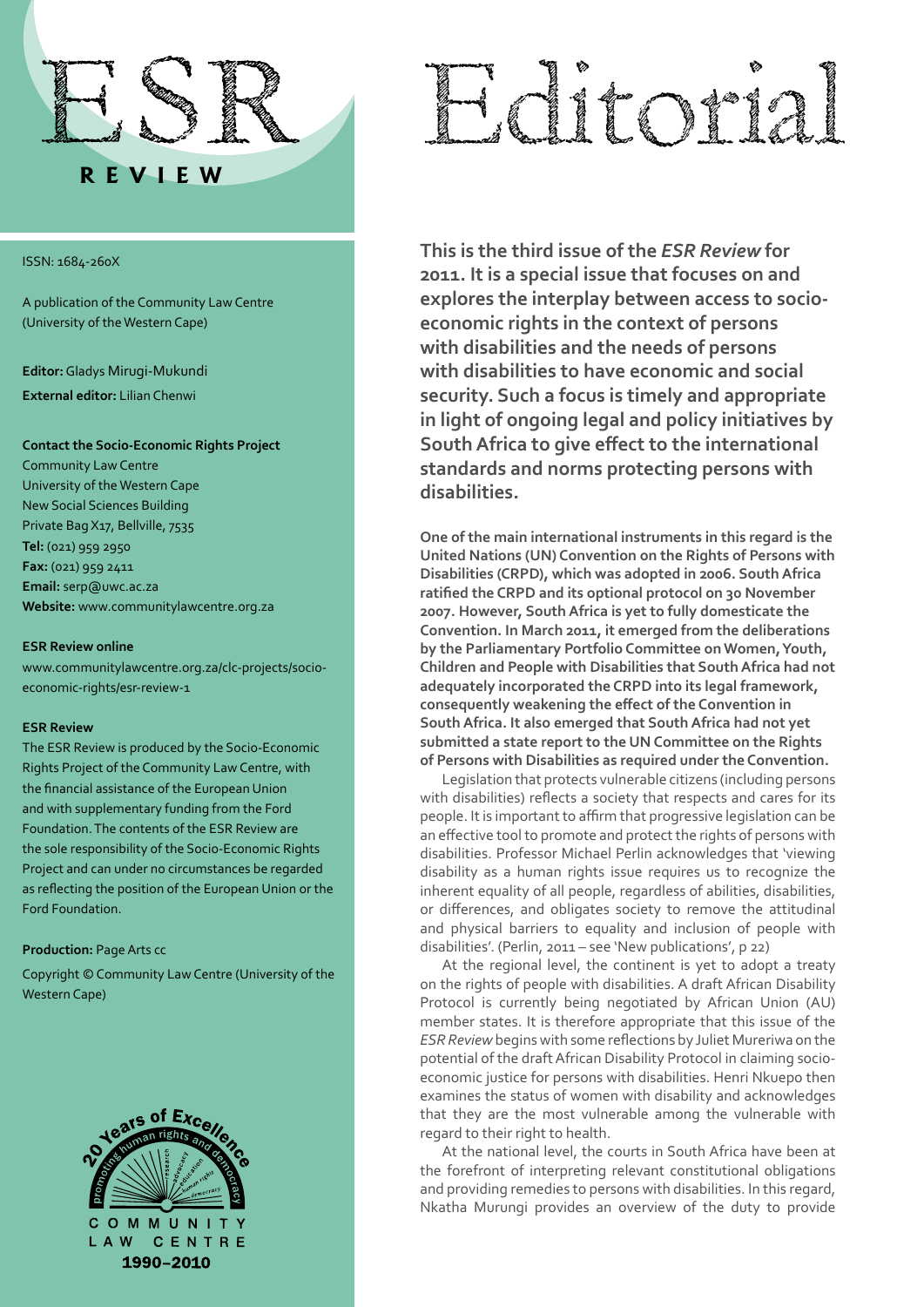# Feature 1

basic education for children with severe and profound intellectual disabilities by analysing the recent case of *Western Cape Forum for Intellectual Disability v Government of the Republic of South Africa and Government of the Province of the Western Cape*.

This is followed by Yvette Wiid's review of the practical implications of the Social Assistance Amendment Bill 2010 for persons with disabilities. From an advocacy angle, Sarah Rule and Bongiwe Zuma evaluate the implementation of the CRPD through human rights forums in KwaZulu-Natal. Christina Nomdo, Alexander Henry and Sandra Ambrose then review the potential of children with disabilities to contribute to policy analysis and advocate for children with disabilities to become socio-economic rights activists.

This issue also contains a brief on two new publications: one being the World report on disability and the other a book on persons with disabilities.

We acknowledge and thank all the guest contributors to this issue. We trust that readers will find it stimulating and useful in the advancement of socio-economic rights, especially the rights of persons with disabilities in our society.

**Gladys Mirugi-Mukundi, editor**

# **Some reflections on the draft African Disability Protocol and socio-economic justice for persons with disabilities**

**Juliet Mureriwa**

*The focus on the rights of persons with disabilities on the African continent dates back to the 1980s. It can be traced to an African regional conference on the International Year of Disabled Persons (1981) held in Ethiopia. However, the idea of an Africa-specific disability rights instrument is fairly new. The first call by the African Union for such an instrument was only made in 2003. The African Union has observed that the rights of persons with disability are not adequately protected, and has called upon its member states to develop a protocol on the protection and promotion of the rights of persons with disabilities (Resolution ACHPR/Res.143 (XXXXV) 09, adopted during the 45th ordinary session of the African Commission on Human and Peoples' Rights, 13–27 2009, Banjul, The Gambia).*

In 2009, the African Commission on Human and People's Rights (the African Commission) took up the call and established a Working Group on the Rights of Older Persons and People with Disabilities, which put together two draft instruments at a seminar of experts held in Accra, Ghana: one on older persons and the other on persons with disabilities. A subcommittee established at the meeting formally adopted the draft Protocol on the Rights of People with Disabilities in Africa in November 2009 (the Accra Draft).

Many of the inadequacies of the Accra Draft relate to the fact that its adoption was not preceded by sufficient conceptual and analytical thinking (Viljoen, 2011). Its

socio-economic clauses are weak and are a watered-down version of the international disability instrument. Its deficiencies are exacerbated by the fact that the drafting process did not include disabled people's organisations (DPOs) and mainstream civil society groups working on disability rights, including the African Union's very own disability rights secretariat, the Secretariat for the African Decade for Persons with Disabilities (SADPD).

In an effort to allow deeper reflection on the draft, the SADPD's Advocacy Technical Team, comprising African DPOs, disability rights experts and academics, did a lot of advocacy work, including at the African Commission level, in order to defer the finalisation of the draft so as to allow an inclusive process before a disability instrument was adopted. The African Commission's working group is now expected to have broad and inclusive consultations with the disability movement, DPOs, African states and relevant stakeholders to determine the need for any further human rights instrument to cover disability, including the possible protocol, a convention or other formal elaboration.

It is against this background that the protection of the socio-economic rights of persons with disabilities on the continent should be understood. Ideological developments that preceded the Accra Draft are also important in understanding the justification for including and prioritising socio-economic rights in the disability instrument that is adopted.

The idea of socio-economic justice dates back to the twin international covenants on human rights of 1966: the International Covenant on Economic, Social and Cultural Rights (ICESCR) and the International Covenant on Civil and Political Rights (ICCPR). However, international ideological debates on the two covenants led to socio-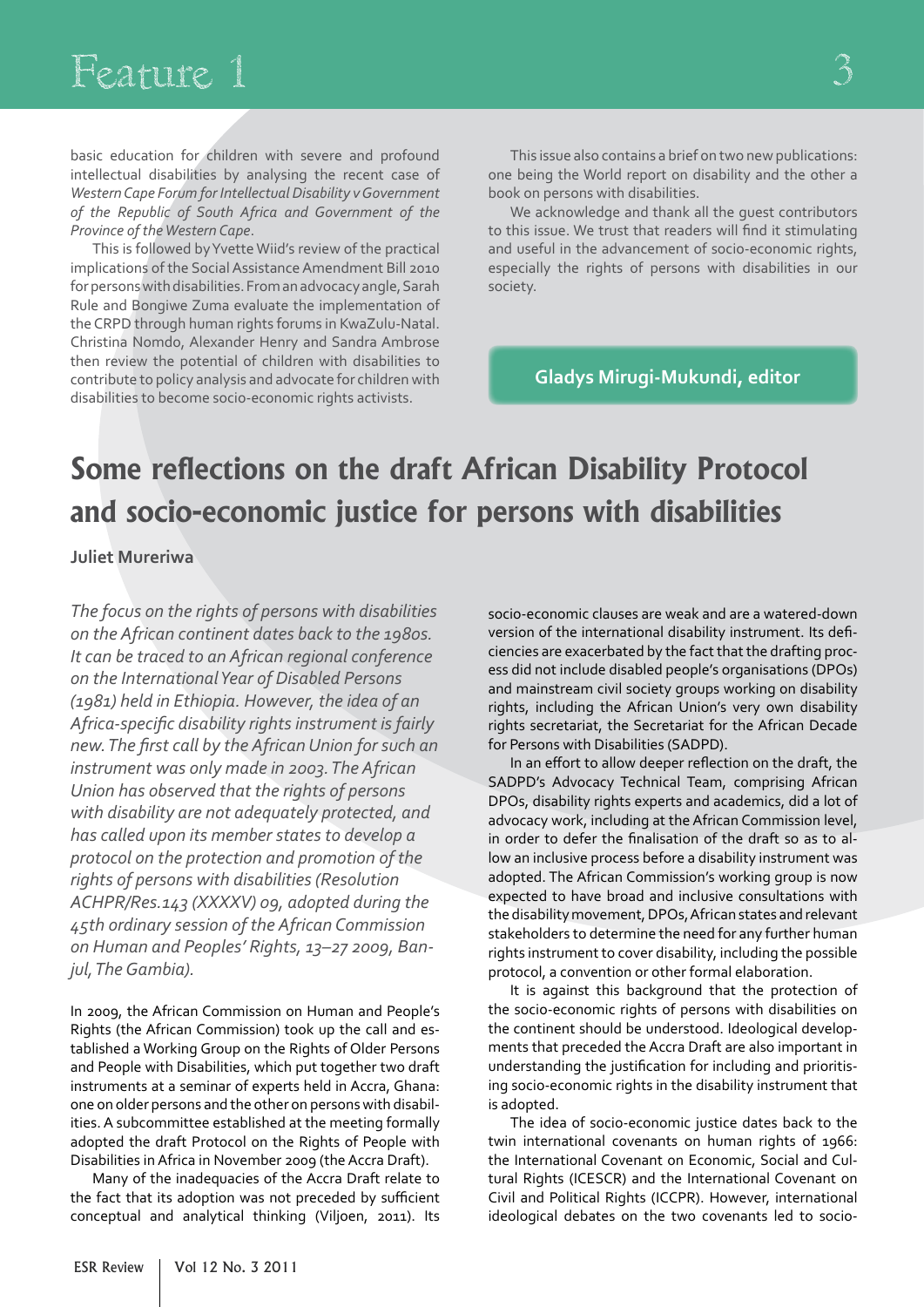There is a critical need to address the negative impact of poverty on the lives of people with disabilities **' .** '

**'** 

economic rights being relegated to an inferior status. The African Charter on Human and Peoples' Rights (the African Charter), adopted in 1981, was an innovative departure from international ideological thinking as it was able to proclaim that civil and political rights and socio-economic rights were indivisible.

The preamble to the African Charter proclaims the necessity for the African continent to pay particular attention to developmental rights and affirms that civil and political rights cannot be disassociated from socio-economic rights in their conception as well as universality. The satisfaction of socio-economic rights thus guarantees the enjoyment of civil and political rights. It is therefore of utmost importance that any rights instrument adopted should respect and uphold both categories of rights.

In Africa, persons with disabilities are among the poorest of the poor, so an African disability instrument should pay adequate attention to socio-economic rights. The interaction between poverty and disability cannot be overlooked, and therefore the importance of poverty eradication as a means both to prevent disability and to provide effective redress for persons with disabilities is crucial (Matsebula, 2003). Poverty aggravates the poor living conditions of people with disabilities in developing countries. For this reason, the disability instrument that is adopted must clearly provide that persons with disabilities should have an equal share in the improvements in living conditions resulting from social and economic development. A fight against poverty and underdevelopment in Africa is dependent on, among other things, how successfully socio-economic rights are concretised in important human rights instruments.

As noted in the preamble to the United Nations Convention on the Rights of Persons with Disabilities of 2006 (CRPD), the majority of persons with disabilities live in conditions of extreme poverty. The clause on adequate standard of living and social protection (article 28) of the Accra Draft does not address the issue of poverty reduction programmes for persons with disabilities, or what measures states should take to safeguard and promote the realisation of this right, especially the continuous improvement of the living conditions of persons with disabilities. Nor is anything said about ensuring that persons with disabilities have access to clean water.

It is therefore imperative to recognise the critical need to address the negative impact of poverty on their lives.

The disability instrument that is adopted should speak directly to the linkages between poverty, disability and development – that is, access to education, health services, employment opportunities, an adequate standard of living and social security.

Persons with disabilities should have the right to enjoy a decent life, as normal and full as possible, and free from discrimination. This right lies at the heart of the right to human dignity and should be zealously guarded and forcefully protected in the disability instrument, in accordance with the well-established principle that all human beings are born free and equal in dignity and rights (see, generally, *Purohit v The Gambia* (2003) AHRLR 96).

The clause on the right to health (article 8) is vague as it does not oblige the state to take all appropriate measures to ensure that this right reaches fruition. There are no measures provided to ensure that persons with disabilities 'get [the] excellent free and affordable health care' granted in article 8(f). There is no mention in this clause of services designed to minimise and prevent further disability or early identification and intervention as appropriate.

The devastating impact of HIV and AIDS on persons with disabilities is another aggravating factor in relation to socio-economic injustice. High levels of poverty, increased exposure to sexual abuse, lack of accessible means to education on prevention and care, and the inaccessibility of medical services expose persons with disabilities to a greater risk of contracting HIV and AIDS and often leave them with less access to health services (Groce, 2005).

In its final form, Africa's disability instrument should reflect the fact that women and girls with disabilities in Africa face multiple forms of discrimination and are at a greater risk of violence, abuse, neglect and exploitation. Their situation should be specifically highlighted. Socio-economic rights are generally difficult to access on the continent, due to resource constraints, among other things, but women and girls with disabilities are the worst affected. The socio-economic condition of women with disabilities is aggravated by a lack of respect for women's property rights, access to and ownership of productive resources, and cultural practices that favour patriarchal inheritance norms.

The disability instrument that is adopted should also clearly recognise that children with disabilities must have full enjoyment of their human rights and fundamental freedoms, just as much as other children, especially the right to education. It is universally accepted that education is the key to sustainable development. Therefore no child, with disabilities or without, ought to be denied his/ her fundamental right to education. However, the right to equality is meaningless if children with disabilities continue to be segregated, institutionalised and denied access to quality education.

Even South Africa, which is seen as a beacon of hope for the upliftment of social-economic rights on the continent and has one of the most advanced constitutions in the world, is struggling with social justice for persons with disabilities. However, its rich socio-economic rights jurispru-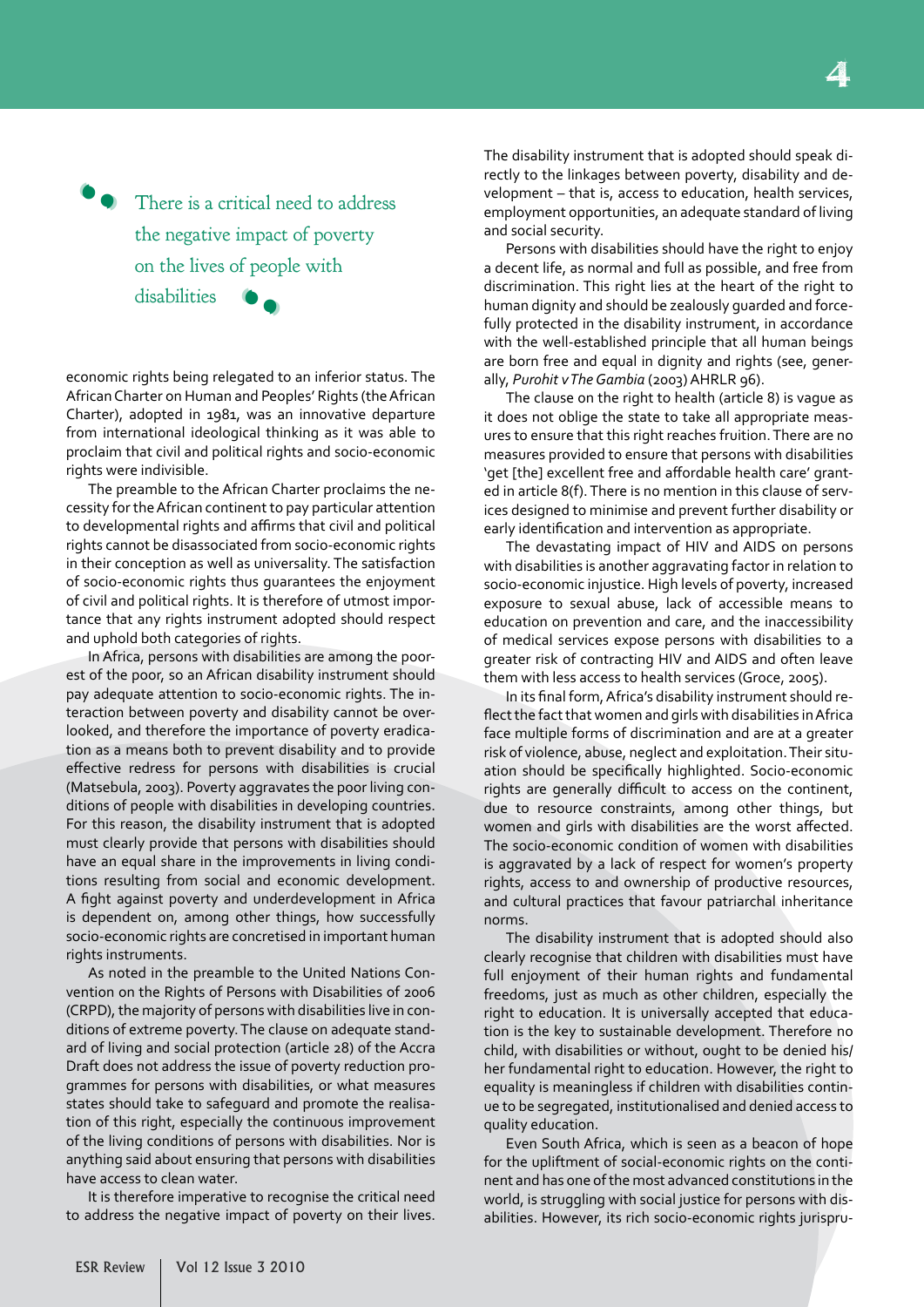dence provides a ray of hope. In the recent case of *Western Cape Forum for Intellectual Disability v Government of the Republic of South Africa and Government of the Province of the Western Cap*e 2011 JDR 0375 (WCC), which is examined in detail elsewhere in this issue of the *ESR Review* (see p 10), the Western Cape High Court found that the state's failure to provide quality basic education to children with mental disabilities was an infringement of their right to education, their right to equality, their right to dignity and their right to protection from neglect. The Court held that there was no justification for the state's failure and that the children's rights had been violated by stigmatisation. It was further held that the state's failure to provide education to these children also violated their right to protection from degradation, as the children's education depended on the chance charity of a non-governmental organisation (NGO) programmme with no long-term sustainability. The Court ordered the state to take reasonable measures to ensure that all children with intellectual disabilities in the province got access to affordable and quality basic education. The significance of this decision lies in the Court's provision of a structural interdict as a form of relief: it ordered the state to report back to the Court on its progress towards implementing the order.

The challenges persons with disabilities face are linked to the socio-economic realities of the African continent. Therefore the advantage of an Africa-specific disability instrument is its capacity to ensure that special attention is devoted to the specific socio-economic needs of African persons with disabilities. It would address the Africa-specific contextual realities while extracting the best out of the universally agreed disability principles embodied in the CRPD and regional human rights treaties such as the African Charter. In addition, it would signal Africa's concern and determination to undo the decades of neglect and often severe socio-economic rights violations suffered by persons with disabilities on the continent (Viljoen, 2011).

The Accra Draft lacks a proper implementation clause, without which the socio-economic rights set out by the protocol are just paper rights which will not change anyone's life. Article 2, which is supposedly the implementation clause, says nothing about implementation. There is nothing in this provision to ensure that states set up focal points within governments that will ensure the implementation of the protocol, and will also act as the governments' coordinating mechanisms facilitating related action in the various disability sectors.

Despite the CRPD's ratification by at least 50% of African states, the lives of persons with disabilities on the continent have remained largely unchanged. The key to changing their lives, even with an African disability rights instrument, is to ensure that such an instrument includes a clear and enforceable strategic plan on domestication and implementation.

As the disability movement lobbies and builds consensus on the form of the resultant instrument, there is a need to ensure that socio-economic justice does not fall off the

radar. The civil and political rights that are being put at the forefront will be meaningless if there are no poverty reduction strategies in place to lift the lives of persons with disabilities above the poverty line. Their right to life will be meaningless if they have no food to eat or access to essential health services. What good is the right to vote to a man whose handicap denies him the ability to farm and provide for his family? What good is the right to non-discrimination to a woman with albinism denied employment because of her skin pigmentation? Human rights instruments that condemn socio-economic rights to an inferior status go against the spirit of the African Charter and the Constitutive Act of the African Union, which seeks to lift the continent out of poverty and dependency. Any African state that chooses to ignore the socio-economic needs of its people is a danger to itself.

Persons with disabilities on the continent should not be content with half measures regarding their socio-economic rights. No one ought to be satisfied with perfunctory relief offered by governments and NGOs on the assumption that the socio-economic circumstances of persons with disabilities are a permanent condition. African states should therefore adopt and develop programmes that encourage quality inclusive education, work and self-sufficiency rather than dependency. A lack of education and of sustainable employment opportunities is a potent mixture that can lock people into perpetual poverty. Social justice moves beyond the relief of immediate needs and dependency and seeks to change the conditions and social structures that cause or aggravate the dependency.

A comprehensive African disability rights instrument that upholds socio-economic rights will make a significant contribution to redressing the profound socio-economic disadvantages of persons with disabilities and promoting their participation, not only in the socio-economic sphere, but also in civil and political life, with equal opportunities for everyone. Therefore African states should be obliged to take measures to the maximum of their available resources and, where needed, within the framework of international cooperation, with a view to achieving progressively the full realisation of socio-economic rights for persons with disabilities.

Finally, the resultant disability instrument should be adequately informed by Africa-specific content, cogent philosophy and universal human rights principles (SADPD Communiqué to the African Commission dated March 2011). Above all, it should represent the personal experiences of persons with disabilities in Africa.

**Juliet Mureriwa is an associate at Open Society Initiative of Southern Africa and a legal expert for the Secretariat for the African Decade for Persons with Disabilities. She writes in her personal capacity.**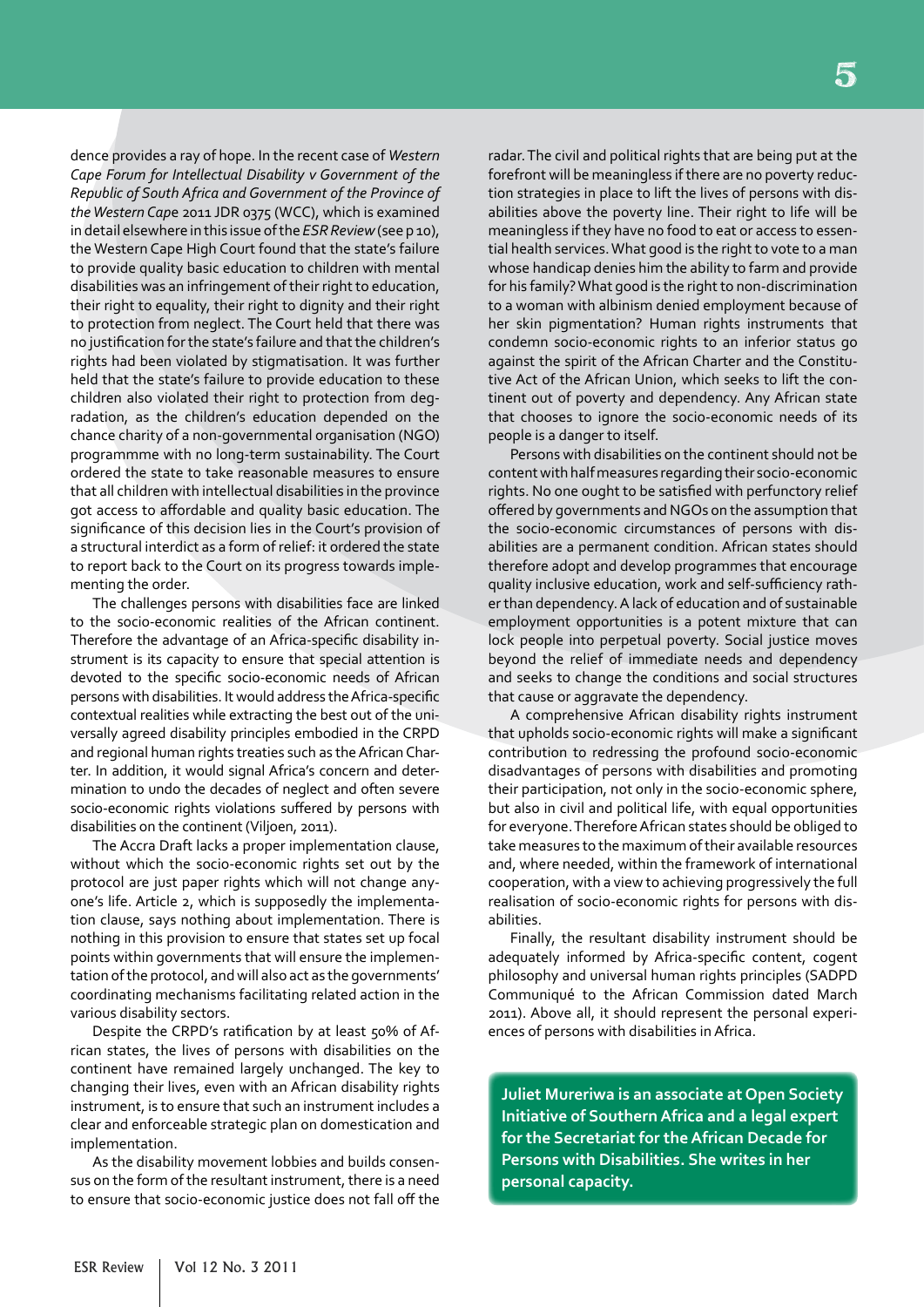#### **References**

The draft Protocol on the Rights of People with Disabilities in Africa, prepared during the Seminar of Experts on the Rights of Older Persons and People with Disabilities in Africa, Accra, Ghana, 26-28 August 2009.

Disability African Regional Consultative Conference 2003. Final statement of the Disability African Regional Consultative Conference organised by the United Nations, 6 May. Available at http://www.un.org/esa/socdev/enable/rights/a\_ ac265\_2003\_crp11.htm [accessed: 20 September 2011].

Groce, N E 2005. HIV and individuals with disability. 8 *Health and Human Rights: An International Journal*: 215. Available at http://www.hhrjournal.org/archives-pdf/4065341.pdf.bannered.pdf [accessed: 20 November 2011].

Matsebula, S 2003. Statement by Ms Sebenzile Matsebula, Director, Office on the Status of Disabled Persons in the Presidency, South Africa. Second session of the Ad Hoc Committee on a Comprehensive and Integral International Convention on Protection and Promotion of the Rights and Dignity of Persons with Disabilities, New York, 16–27 June. Available at: http://www.un.org/esa/ socdev/enable/rights/contrib-safrica.htm [accessed: 27 September 2011].

Secretariat of the African Decade for Persons with Disabilities 2011. An alliance-based strategy for formulating a disability strategy for Africa: 2011–2019.

Viljoen, F 2011. The architecture for an African disability rights mechanism: A concept paper for the Secretariat for the African Decade for Persons with Disabilities, 2011. Presented at the 49th session of the African Commission on Human and Peoples' Rights NGO Forum, 26 April.

See generally: http://www.africandecade.org.za.

## **Women with disability**

The most vulnerable among the vulnerable with regard to their right to health

#### **Henri Nkuepo**

*'Disability' is one of those words whose definition tears apart scholars and policy-makers. Even people regarded as 'disabled' disagree with the definitions of the word, arguing that they are the product of disadvantage and restrictions imposed by society to exclude them from mainstream activities (UPIAS, 1976: 14). Sadly, that is true, since the definition of the word 'disability' always has a negative connotation. 'Disabled' is also seen as a derogatory word; hence the use of 'persons with disabilities' in most discourses. According to the Convention on the Rights of Persons with Disabilities (CRPD), a person with disability is one who has a long-term physical, mental, intellectual or sensory impairment which may hinder her/his full, effective and equal participation in social activities (article 1).*

This definition is universally accepted. However, many countries, including South Africa, have not included it in their national laws, or continue to use the word 'disability' instead of 'impairment'. The South African Social Assistance Amendment Bill of March 2010 proposed a definition based on article 1 of the CRPD, but did not use all the wording of article 1. The United States has a comprehensive national definition of 'person with disability' in the Americans with Disabilities Act (ADA), as revised by the ADA Amendments Act of 2008. It provides that a person with disability is an individual who has a physical or mental impairment that substantially limits one or more major life activities of such individual; who has a record of such impairment; or is regarded as having such impairment (section 12102). Based on this definition and that in the CRPD, this paper will use the word 'impairment' instead of 'disability'. Thus, a woman or girl with impairment is one who has a physical or mental impairment that substantially restricts her in performing one or more major life activities.

Being mentally or physically restricted in certain life activities does not mean that one does not have the right to take part in such activities or to be equal to others who have the full capacity to perform them. People with impairments are discriminated against because of their physical or mental impairments. This is particularly true for women and girls in Africa, for whom physical or mental impairment is generally seen as a death sentence. Women with impairments are victims of double discrimination or injustice. First, they are women in a patriarchal society and therefore regarded as inferior to men (gender inequality); and second, women who are impaired are discriminated against by both other women and the society in which they live.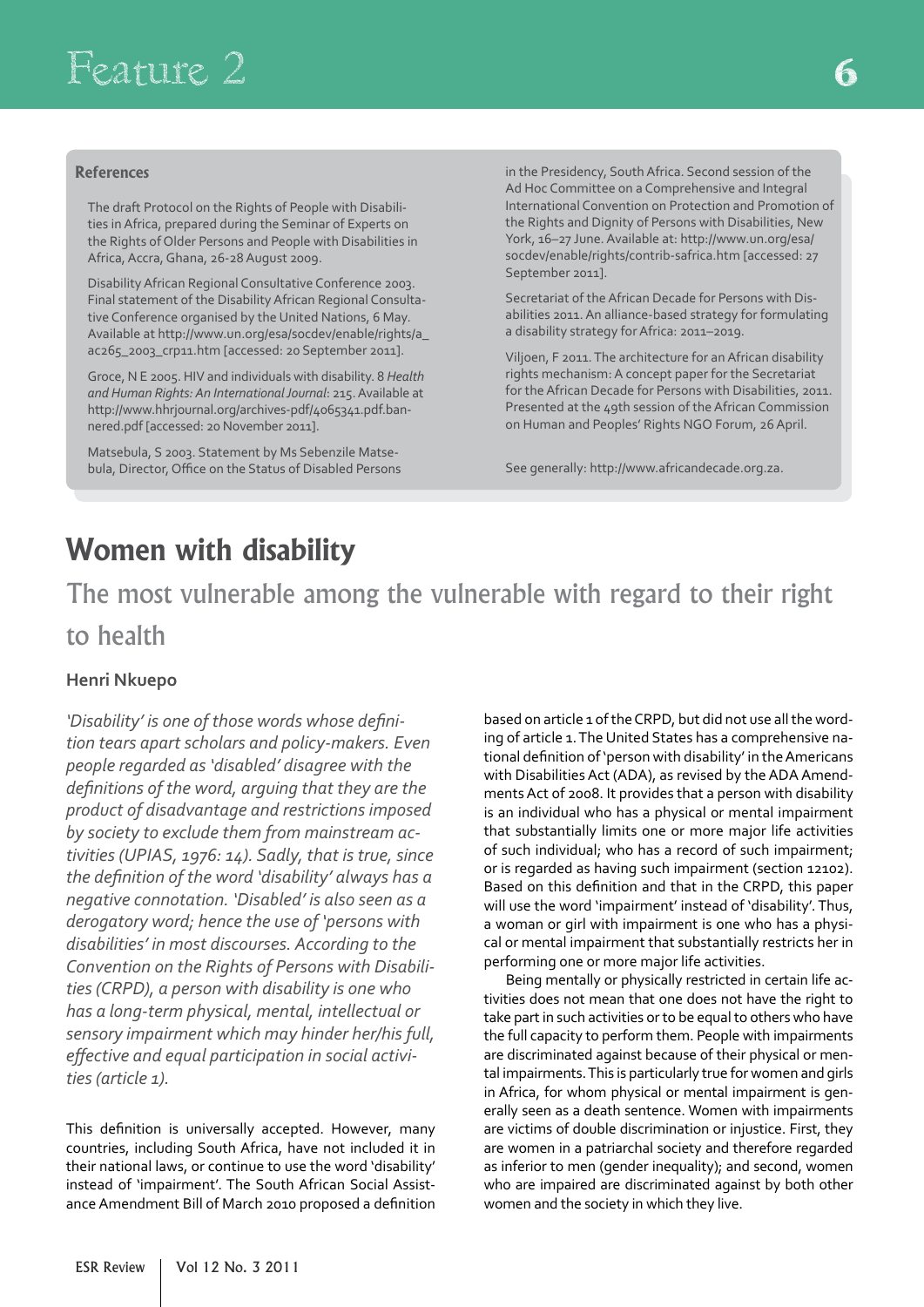This paper focuses on the socio-economic rights of women with impairments and particularly their right to health care, beginning with an overview of the situation in South Africa. It acknowledges the efforts made by the South African government thus far with regard to the rights of people with impairments, but argues that the legislation in place is gender-neutral and that the use of the word 'disability' misleads and contributes to delaying the translation of South African laws into reality. It further sets out some policy initiatives, based on a policy paper written by Carolyn Frohmader in 2010 for Women with Disability Australia, that could help address issues around the right to health care of women with impairments in South Africa.

#### **Women with impairments and the right to health care**

First and foremost, it is important to stress that the right to health care is not about being in good health. It is rather a fundamental right that includes both 'freedom' and 'entitlement' (Frohmader, 2010). In other words, the right to health care includes the freedom 'to control one's health and body including sexual and reproductive freedom; the right to participate in decisions about one's health; and the right to be free from interference, such as non-consensual medical treatment and experimentation' (Frohmader, 2010). Based on this definition and with regard to women with impairments in South Africa, the question is: What makes them the most vulnerable among the vulnerable?

First of all, women with impairments have medical needs three times greater than those of the average person, because: they need to seek medical care for their impairments; in addition to having reproductive needs and concerns, like other women, they are biologically more vulnerable and need extra medical care, which varies depending on the type of disability; and they have to be constantly examined, especially those who cannot speak or explain their health condition, to see if they have any psychological disturbance as a result of violence or health problems.

Second, South African women with impairments, like all other women, are vulnerable and subject to violence. Research shows that the rate of violence against them is higher; they are extremely vulnerable to gender-based violence, and they have limited access to the criminal justice system and to gender-based violence support services (Naidu et al., 2005). As a result, they end up with infectious diseases, HIV and AIDS, and undesired pregnancies. Not knowing the transformations happening to their body or sometimes unable to communicate or explain those transformations, and lacking money to go to hospital, they are often forced to live with those problems.

Third, it is argued that women and girls with impairments are generally forced to undergo sterilisation for various reasons; including menstrual management and personal care (Wilson et al., 1994), prevention of pregnancy and pregnancy caused by sexual violence (Austral-

' ' Women with impairments have medical ' needs three times greater than those of the average person '

ian Family Law Council, 1994). This is a global and general issue, and South Africa is not spared.

In addition, women with impairments are usually frustrated by health care practitioners. Nokwanele Mgwili and Brian Watermeyer have examined a situation affecting impaired women in the Eastern Cape, where nurses oppress and punish them because of their impairments (Mgwili and Watermeyer, 2006). Impaired pregnant women are also traumatised by questions from health care practitioners like: 'How are you going to give birth?' and 'How are you going to hold your baby?' (Mgwili and Watermeyer, 2006). The case presented by these authors shows how women with impairments decide to think less about founding a family or having more children. Hence their chances of having a normal family are reduced.

While there is no regulation in place in South Africa to address the problems faced by women with impairments, the government has made some efforts to assist people with impairments. For example, the Integrated National Disability Strategy of 1997 recognises the contribution that people with impairments make in society, and provides that they should be mainstreamed in all aspects of the government and in all sectors. The strategy recognises that women with impairments in South Africa are discriminated against and are more likely to be illiterate, poor, destitute and malnourished, and to have a smaller chance of establishing a family. However, it says nothing about their health needs and how the government addresses them. Other pieces of legislation, such as the Employment Equity Act, the South African Schools Act and the Mental Health Care Act, do not have specific provisions on the right to health care of women with disabilities.

The South African Constitution recognises the right of everyone to have access to health care services and reproductive health care, and it calls on the state to take reasonable legislative and other measures, within its available resources, to achieve the progressive realisation of the right to health care (Constitution of the Republic of South Africa, section 27). Based on the argument discussed above – that the medical needs of women with impairments are three times greater than those of an average person – one can argue that this constitutional mandate is insufficient to realise equal access to health care services, because it assumes that all South Africans are equal and should have equal access to health care services. However, while all South Africans are indeed equal, they have different health needs, and measures adopted to address these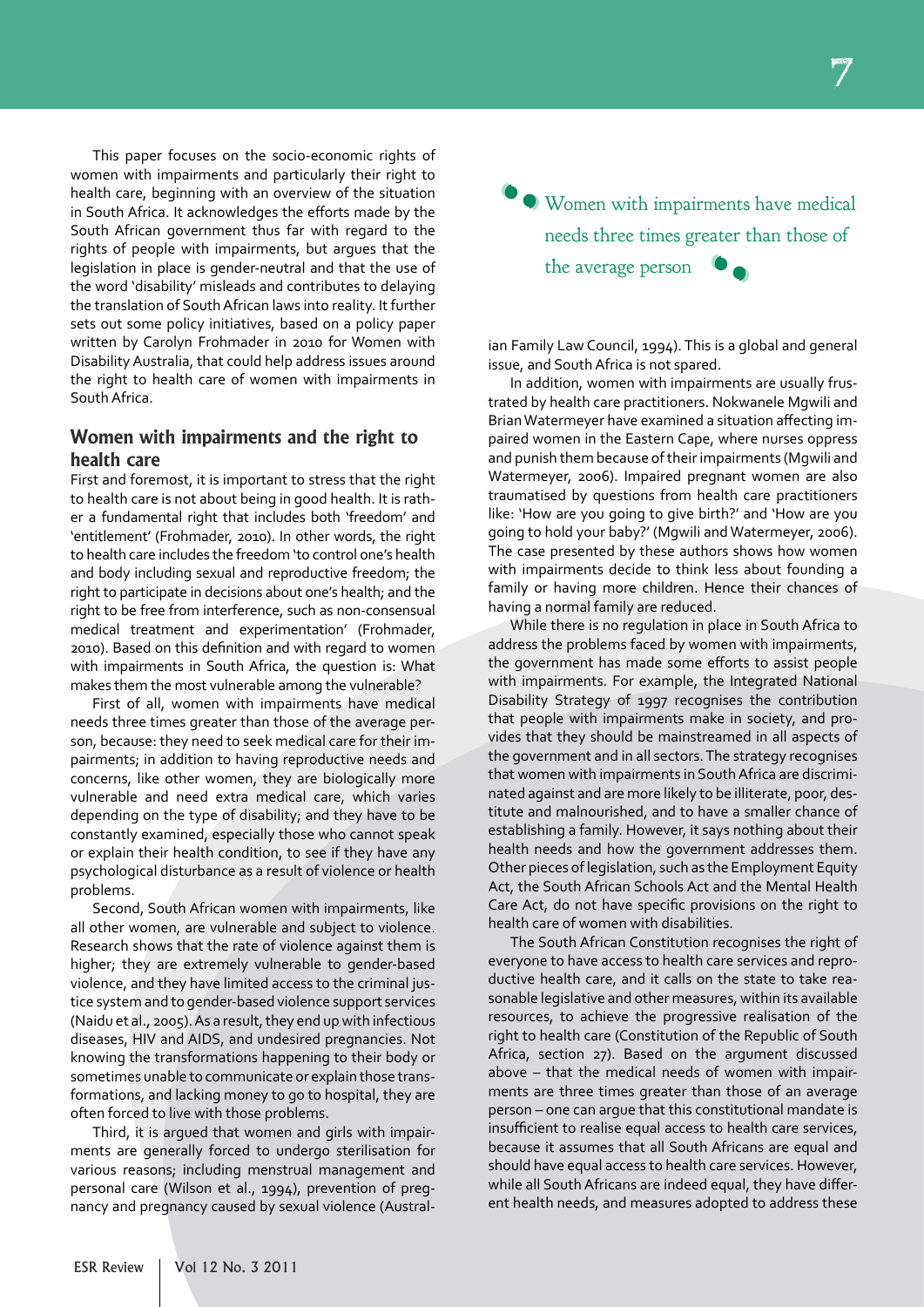A national health policy that focuses 'specifically on people with impairments would be very important in improving the status of this group ' **'** 

needs should therefore be tailored to bring those who are more vulnerable, such as women with impairments, up to the same level. The need to pay particular attention to the vulnerable can be deduced from the test of 'reasonableness' used by the South African Constitutional Court in *Government of the Republic of South Africa and Others v Grootboom and Others* 2000 (11) BCLR 1169 (CC). The Court, considering the case of those most in need, held: 'Those whose needs are the most urgent and whose ability to enjoy all rights therefore is most in peril, must not be ignored by the measures aimed at achieving realisation of the right.'

The expression 'within its available resources' in section 27(2) of the Constitution is also generally criticised as a limitation on the extent of realisation of rights. This expression is used by governments as an excuse to procrastinate in the progressive realisation of rights (Stubbs, 1997). A state can offer the excuse that it is not making enough progress in realising the rights because it does not have sufficient resources (SAHRC, 2008). In *Soobramoney v Minister of Health, KwaZulu Natal*, 1997 (12) BCLR 1696 (CC), the Constitutional Court held that the state did not have enough resources to ensure full realisation of the right of the appellant. This excuse should not be used when it comes to realising the right to health care of women with impairments. The government should make sure that those women enjoy the highest attainable standard of physical and mental health as provided by the International Covenant on Economic, Social and Cultural Rights (ICESCR).

The Constitution further provides that the government has an obligation to protect, promote and fulfil the right to health (section7(2)). This implies, among other things, that the government should refrain from undertaking actions (e.g. programmes, policies or laws) that inhibit or interfere with the ability of women with impairments to enjoy their right to health care and from denying or limiting their equal access to health care services, for instance through causing bodily harm, unnecessary morbidity and preventable mortality (Frohmader, 2010). The government is required to protect that right from violation by third parties, to provide appropriate services to enable these women to enjoy their right to health care as a matter of priority, and to ensure equal access to health care facilities without discrimination (Frohmader, 2010). The government must thus adopt appropriate legislative and administrative, budgetary, judicial and promotional measures to facilitate the complete realisation of the right to health care of women with impairments (Asher, 2004).

The first priority of the South African government in terms of its obligations should be to ensure that women with impairments and other vulnerable people have access to at least the basic level of their socio-economic right to health care (SAHRC, 2008). This is what is referred to as the minimum core obligation, based on an interpretation of the obligations of states under the ICESCR given by the United Nations Committee on Economic, Social and Cultural Rights (ESCR Committee).

But what is the minimum core obligation of the government with regard to the right to health care of women with impairments? In order to answer this question, it is important to look at the constitutional obligation imposed on the government and to decide whether that obligation is sufficient to meet the needs of women with impairments. Thus, the minimum core obligation of the South African government with regard the right to health of women with impairments is to ensure that those women, first, have access to health care services for their impairments and, second, have the same basic health care services as other South Africans enjoy.

#### **Recommendations**

A point to note from the outset is that the authorities in South Africa do not have recent statistics on the exact number of South African women with impairments, as the last population census took place ten years ago. Without knowledge of the extent of a problem, it becomes difficult to resolve it. It is therefore important for the government to ensure that the necessary statistics are documented during the current (2011) population census.

In addition, South Africa needs to adopt appropriate legislative, administrative and other measures specifically aimed at ensuring implementation of the right to health care of women with impairments and modifying or abolishing existing customs and practices that constitute discrimination against these women. For example, a national health policy that focuses specifically on people with impairments would be very important in improving the status of this group. Such an initiative would widen the scope of measures available to women with impairments and would help both those women and their advocates fight against violations of their rights.

The South African government should also put in place programmes to educate women with impairments, particularly about their reproductive health care. This is because the large majority of these women do not get the appropriate information or treatment regarding their reproductive health care rights. For instance, it is argued that they have no information about sexuality, birth control, sexually transmitted diseases, pregnancy and motherhood from mainstream health care facilities (Degener, 2000).

Furthermore, the issue of health care for women with impairments should be mainstreamed in medical schools. This is because research shows that medical practitioners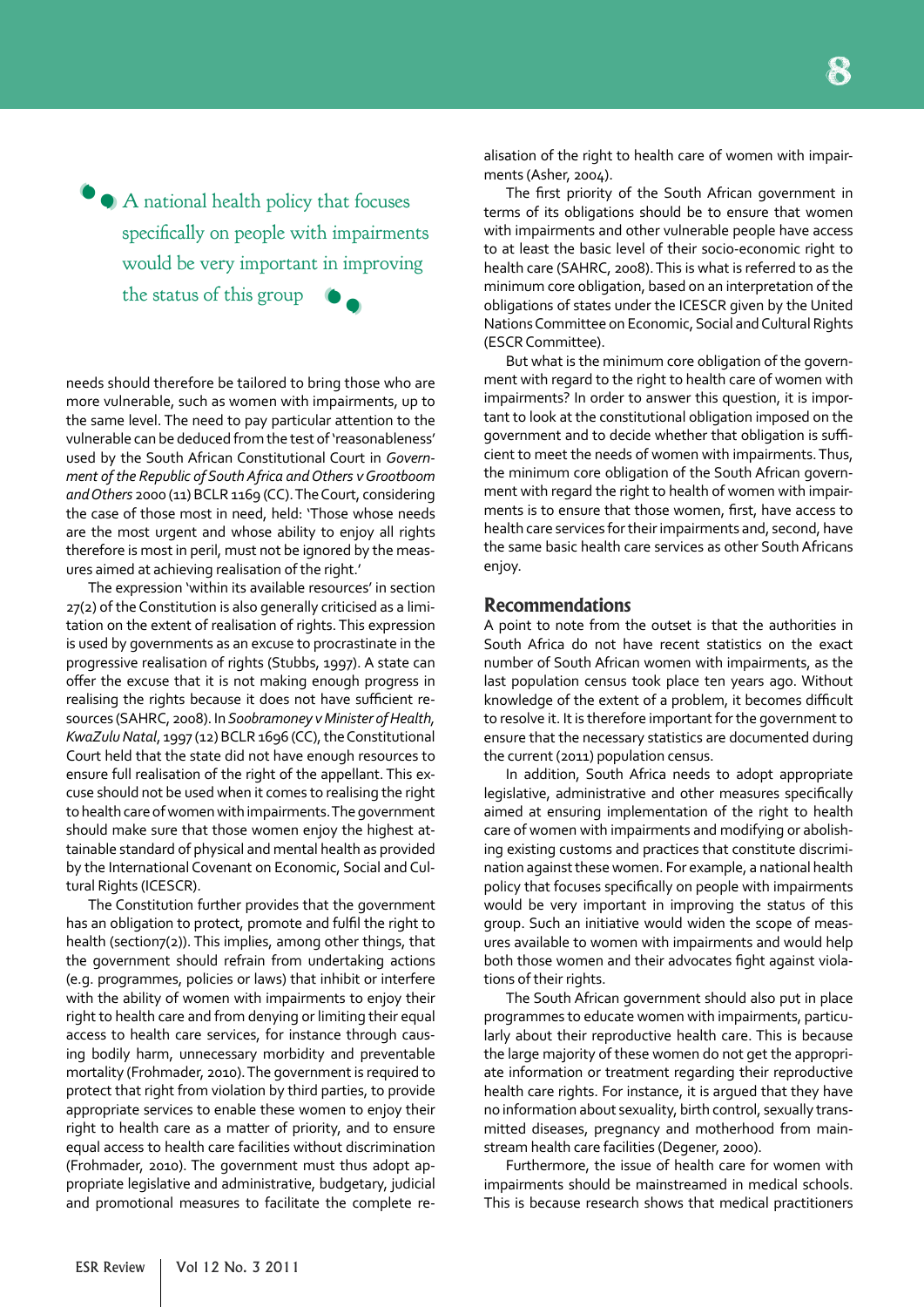are often human rights violators, to the extent that they administer degrading and humiliating treatment to impaired women (Degener, 2000). It is also important to establish a specialised programme for medical schools based on the health care of women with impairments. This would help attract practitioners who are passionate about the issue to help these vulnerable people. Such practitioners can be trained and placed in hospitals around the country.

#### **Conclusion**

This paper has sought to demonstrate that physical and/ or mental impairments prevent women from fully enjoying their right to health care. Women with impairments are victims of a double discrimination: first as women in a patriarchal society, and second as impaired people. They

are also discriminated against by other women. The legislation in place in South Africa is inefficient, gender-neutral and mostly designed without consideration of the vulnerability of these women. The South African Constitution may be highly innovative, but its section 27 is not adequate to the challenges that these women face.

**Henri Nkuepo is a research scholar at the School of Law, University of Iowa, USA, and an associate fellow of the Centre for International Sustainable Development Law, McGill University, Montreal, Canada.**

#### **References**

Asher, J 2004. *The right to health: A resource manual for NGOs*. London: Commonwealth Medical Trust.

Australian Family Law Council 1994. Sterilisation and other medical procedures on children. A report to the Attorney-General. Available at http://offi.gov.au/www/ agd/rwpattach.nsf/VAP/(CFD7369FCAE9B8F32F341DBE 097801FF)~sterilisation-and-other-medical-procedures. html/\$file/sterilisation-and-other-medical-procedures. html [accessed: 5 November 2011].

Degener, T 2000. Women issue: Disabled women and the right to healthcare. Presented at Hunter College, New York, 7 June. Available at http://www.disabilityworld. org/Aug-Sept2000/Women/HealthCare.htm [accessed: 5 November 2011].

Frohmader, C 2010. Women with disabilities and the human right to health: A policy paper. Women with Disabilities Australia (WWDA). available at http://www. k4health.org/ system/files/WWDAPolicyPaper2010.doc [accessed: 5 November 2011].

Hersher, L 2000. Women with disabilities: Health, reproduction, and sexuality. In C Kramarae and D Spender (eds.) International encyclopaedia of women: Global women's issues and knowledge. Vol.4. New York: Routledge Press.

Mgwili, V N and Watermeyer, B 2006. Physically disabled women and discrimination in reproductive health care:

Psychoanalytic reflections. In B Watermeyer (ed.) *Disability and social change: A South African agenda*. Cape Town: Human Sciences Research Council Press.

Naidu, E, Haffejee, S, Vetten, L and Hargreaves, S 2005. On the margins: Violence against women with disabilities. South Africa: Centre for the Study of Violence and Reconciliation. Available at http://www.csvr.org.za/docs/ gender/onthemargins.pdf [accessed: 5 November 2011].

South African Human Rights Commission (SAHRC) 2008. The 7th report on economic and social rights: Millennium development goals and the progressive realisation of economic and social rights in South Africa. SAHRC. Available at http://www.sahrc.org.za [accessed: 4 November 2011].

Stubbs, S 1997. The rights of children with disabilities. Presentation at the UN Committee on the Rights of the Child Theme Day 6 October. Available at http://www. eenet.org.uk/resources/docs/rightall.php [accessed: 4 November 2011].

UPIAS 1976. *Fundamental principles of disability*. London: Union of the Physically Impaired Against Segregation, Disability Alliance.

Wilson, T M, Carlson, G and Griffin J 1994. *Menstrual nanagement and fertility management for women who have intellectual disability and high support needs: An analysis of Australian policy*. Department of Social Work & Social Policy, University of Queensland, Australia.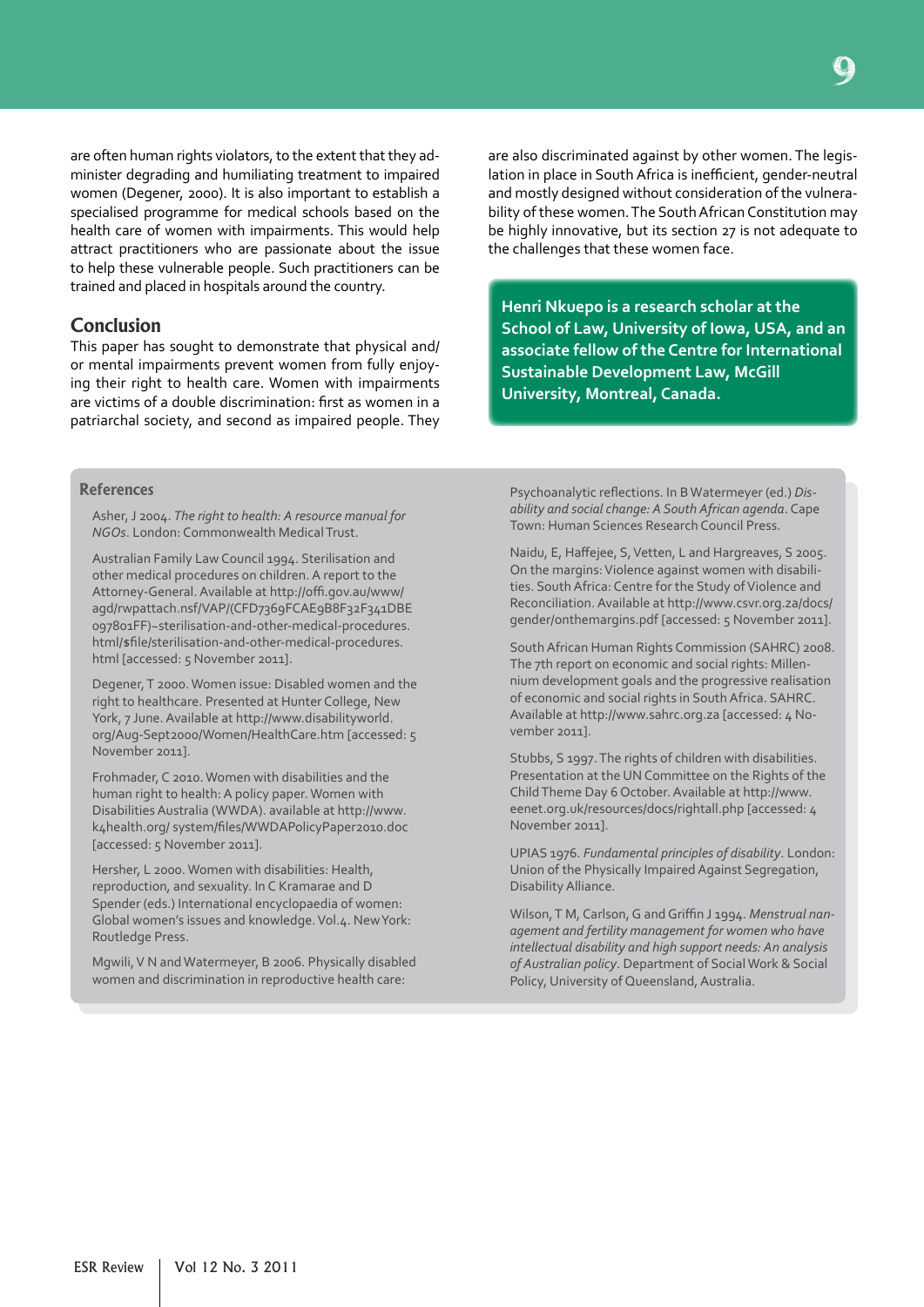# **The duty to provide basic education for children with severe and profound intellectual disabilities**

#### **Nkatha Murungi**

*Western Cape Forum for Intellectual Disability v Government of the Republic of South Africa and Government of the Province of the Western Cape* 2011 JDR 0375 (WCC)

*The applicant in the case of* Western Cape Forum for Intellectual Disability v Government of the Republic of South Africa and Government of the Province of the Western Cape *was a body comprising various non-governmental organisations (NGOs) that care for children with severe and profound intellectual disabilities in the Western Cape. The applicant's case was that the state's financial provision for children with severe or profound intellectual disabilities was much less than that provided for other children, that such provision was inadequate to cater for the educational needs of these children, and that the money was only available when NGOs provided the facilities. (Children with an IQ of 20 to 35 are considered severely intellectually disabled, while those with an IQ below 20 are deemed to have profound intellectual disability.) It was argued that these circumstances infringed the rights of the children concerned to education, equality, human dignity and protection from neglect and degradation.*

It was agreed by all the parties that the state did not make any direct provision for children with intellectual disabilities, and that children with severe and profound disabilities who could not access special care centres run by NGOs received no education at all. In addition, it was not in dispute that the amount that the state, through the Department of Health, paid to the NGOs was both insufficient for the purpose and less than both the amount paid for children with mild to moderate intellectual disabilities, and that paid for children without a disability. Both parties recognised that the needs of children with severe and profound intellectual disabilities were much greater than those of children who did not have a similar degree of impairment or any impairment at all.

The respondents' case was that there was a policy in place, documented in White Paper 6 of 2001 and the National Strategy on Screening, Identification, Assessment and Support (SIAS), which did not exclude children with severe and profound intellectual disability. Furthermore, argued

the respondents, a lot had been done to streamline education in the country in terms of the Constitution, and several measures aimed at improving the welfare of children, such as social grants, had been adopted, thereby increasing the number of children with disabilities attending school.

The government argued that the current state of affairs was justified by the fact that the Department of Education was still reeling from the legacy of the apartheid education system (para 8). It also argued that the children concerned were unlikely to benefit from any kind of education in view of the extent of their disability. Counsel for the respondent argued that the right of the affected children to education, being a socio-economic right, should not be seen in isolation, but together with other socio-economic rights such as housing, food, water, health care and social security (para 16); and that in view of the scarcity of resources, certain children would be left out of the education system, and would have to depend on the life skills imparted by their parents.

Before the case was filed, the applicants had held several meetings with the Western Cape Departments of Education, Health and Social Services in an attempt to improve the circumstances of the children concerned, but were not satisfied with the response of the departments, noting lack of progress on the measures agreed upon during the deliberations.

#### **Summary of the decision**

The Western Cape High Court found the respondents in breach of their duty to uphold the rights of children with severe and profound disabilities to a basic education, protection from neglect and degradation, equality and human dignity. The respondents were ordered to take reasonable measures (including interim measures) to give effect to the rights of these children; to ensure that every child in the Western Cape who had severe or profound intellectual disability was accorded affordable access to basic education of adequate quality; and to provide funding for organisations which provided education for such children in special care centres in the Western Cape (para 52). The Court also issued a structural interdict against the respondents, directing them to deliver to the applicant and to file to the Court a report under oath as to the implementation of the order within 12 months of the order, which means November 2011.

#### **Issues arising**

A number of issues arising in this case are significant for the protection of socio-economic rights, and the right to education, in the context of disability in particular. These include responsibility for upholding rights, the prioritisa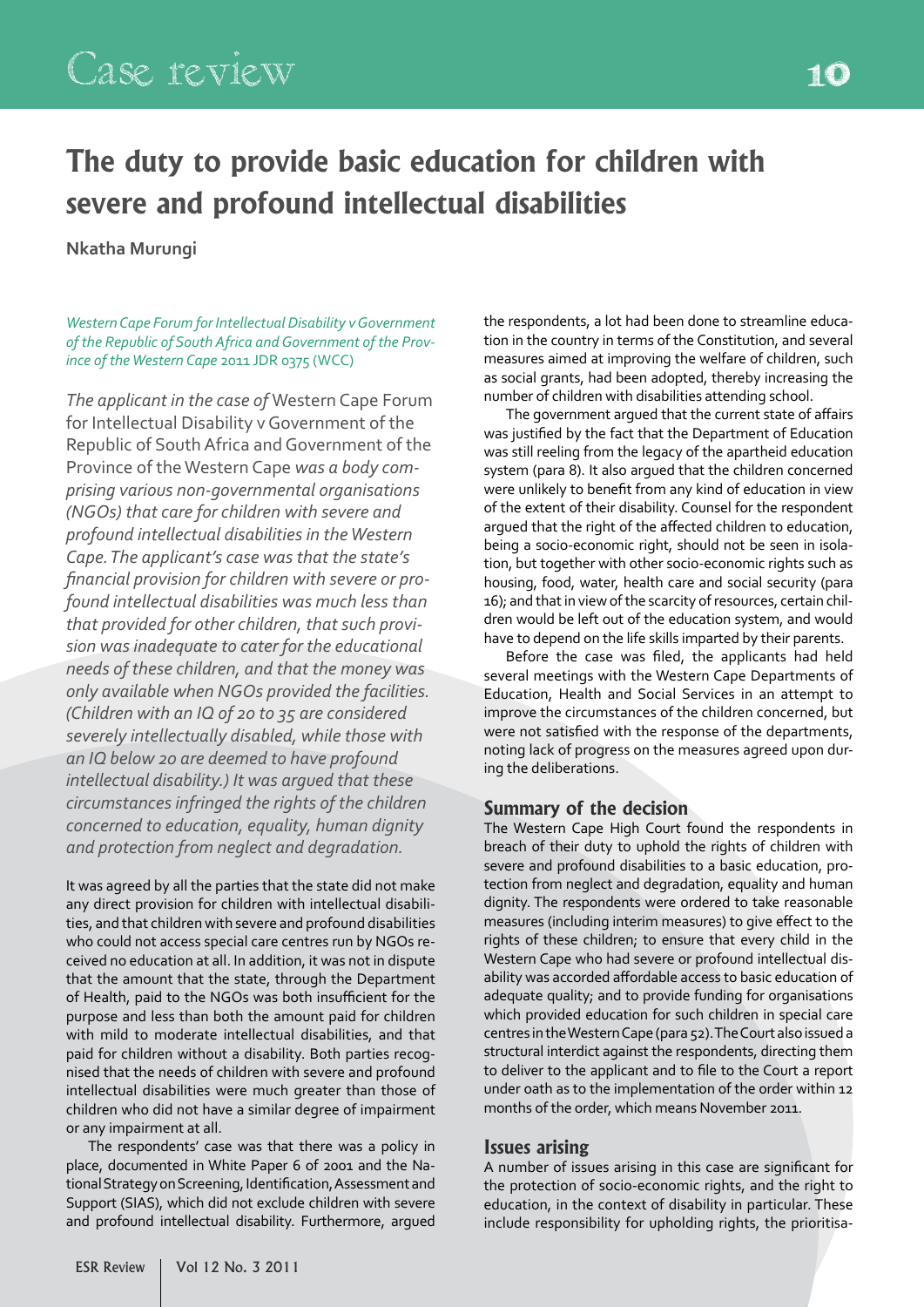tion of competing socio-economic rights, the nature of the state's duty in relation to the provision of basic education, and the effects of the ratification of the United Nations Convention on the Rights of Persons with Disabilities of 2006 (CRPD) on the education of children with disabilities in South Africa.

On the duty borne for implementation of education, the Court was of the view that while the state might currently rely on organisations such as members of the Western Cape Forum for Intellectual Disability to provide education for the children concerned, their involvement did not absolve the state from its constitutional duty to provide education (para 24). To put the involvement of non-governmental non-profit organisations in this regard in context, the care and education of children with disabilities has often been a function of charitable, religious and NGOs, a phenomenon that is found in many countries and regions. The trend is largely attributable to the charitable model of thinking about disabilities that dominated this field in the past.

The role of non-governmental actors in education is recognised internationally. The World Conference on Education for All, held in Jomtien, Thailand, in 1990, adopted the World Declaration on Education for All, which laid the foundation for education that is inclusive of all people, including persons with disabilities. The declaration stated that national authorities had a responsibility to provide basic education for all, but would need partnerships with NGOs, the private sector, local communities, religious groups, and families to deliver this responsibility. SIAS envisages a role for non-governmental or non-profit organisations in providing services and support for children and families with disabilities, either voluntarily or under contract with the state (at 17).

One of the fundamental implications of the human rights model of thinking about disability is that it is now incumbent upon the government to ensure the realisation of the rights of people with disabilities without discrimination. It is not enough for the state to allow the establishment or operation of institutions for the education and care of children, such as the applicant in this action. The state must take positive measures to fulfil its responsibility, particularly because where such organisations cannot accommodate all the eligible children, as in the present case, the duty of the state to make education available and accessible to them is breached.

As to the prioritisation of rights in the face of competing demands, the respondent argued that it had limited resources and competing demands for their distribution, and that the right to education should not trump other rights such as housing, food, water, health care and social security (para 17). Indeed, the hefty demands imposed on the government by various socio-economic needs cannot be denied. In addition, sufficient justification cannot be made for prioritisation of education in general above other socioeconomic rights, save for the argument that education is an empowerment right that fundamentally influences the realisation of many other rights (Beiter, 2006: 18).

However, international jurisprudence points to a differentiated duty with respect to primary education. In the view

of the United Nations Committee on Economic, Social and Cultural Rights (ESCR Committee), free and compulsory primary education ought to be prioritised in resource allocation (General Comment 13 on the right to education UN doc. E/C.12/1999/10, para 51). In addition, the right to basic education under section 29 of the South African Constitution is not limited to the progressive realisation and availability of resources, as are the rights to housing, health care, food, water and social security. Thus the state's argument that education should be considered in light of competing demands only arises in respect of the provision of further education. The children in the present case were, however, claiming basic education.

The respondents relied heavily on White Paper 6 to justify the current circumstances with respect to the affected children. They averred that once this policy was fully implemented, which as projected would be in ten years' time, the children concerned would be able to access education. Yet the respondents did not rebut the submission that under the SIAS strategy, which forms part of the implementation of White Paper 6, children who required more than 'moderate and high levels of support' (levels  $4$  and  $5$  needs) would not be educated. Implicitly it was conceded that even after the policy was fully implemented, there would be children with severe and profound intellectual disabilities still excluded from the schooling to be provided by the respondents, solely on the grounds of the extent of their impairment.

Denial of access to education in this manner would be manifestly in violation of the Constitution, the Children's Act and South Africa's commitments under international law. Both the Constitution (section 9(3)) and the Children's Act (section 6(2)(d)) proscribe discrimination in rights on the basis of disability. The Children's Act, in section 11(1)(b), further requires that in matters concerning a child with disabilities, due regard be paid to making it possible for the child to participate in educational activities. South Africa ratified the CRPD in 2007. In article 24(2)(a), this convention binds states parties to ensuring, among other things, that children with disabilities are not excluded from the general education system on the basis of disability.

This means that their education, even when conducted outside regular schools, must be an integral part of mainstream education planning. In essence, funding and resource allocation and planning towards education must factor in the education of all children, including those with severe and profound intellectual disabilities. The state practice challenged in this case has the potential to exacerbate the exclusion of children with severe and profound intellectual disabilities from contact with other children, and thereby undermine the goal of inclusion. It is clear that there is a discrepancy between the standard required in international law and that established under White Paper 6. The policy predates the CRPD and ought to be revised accordingly.

Progressive realisation of the right to education of children with disabilities as contemplated by the policy is also worth some thought. The right to basic education under section 29(1)(a) of the South African Constitution is not subject to resource availability over a period of time. In addition,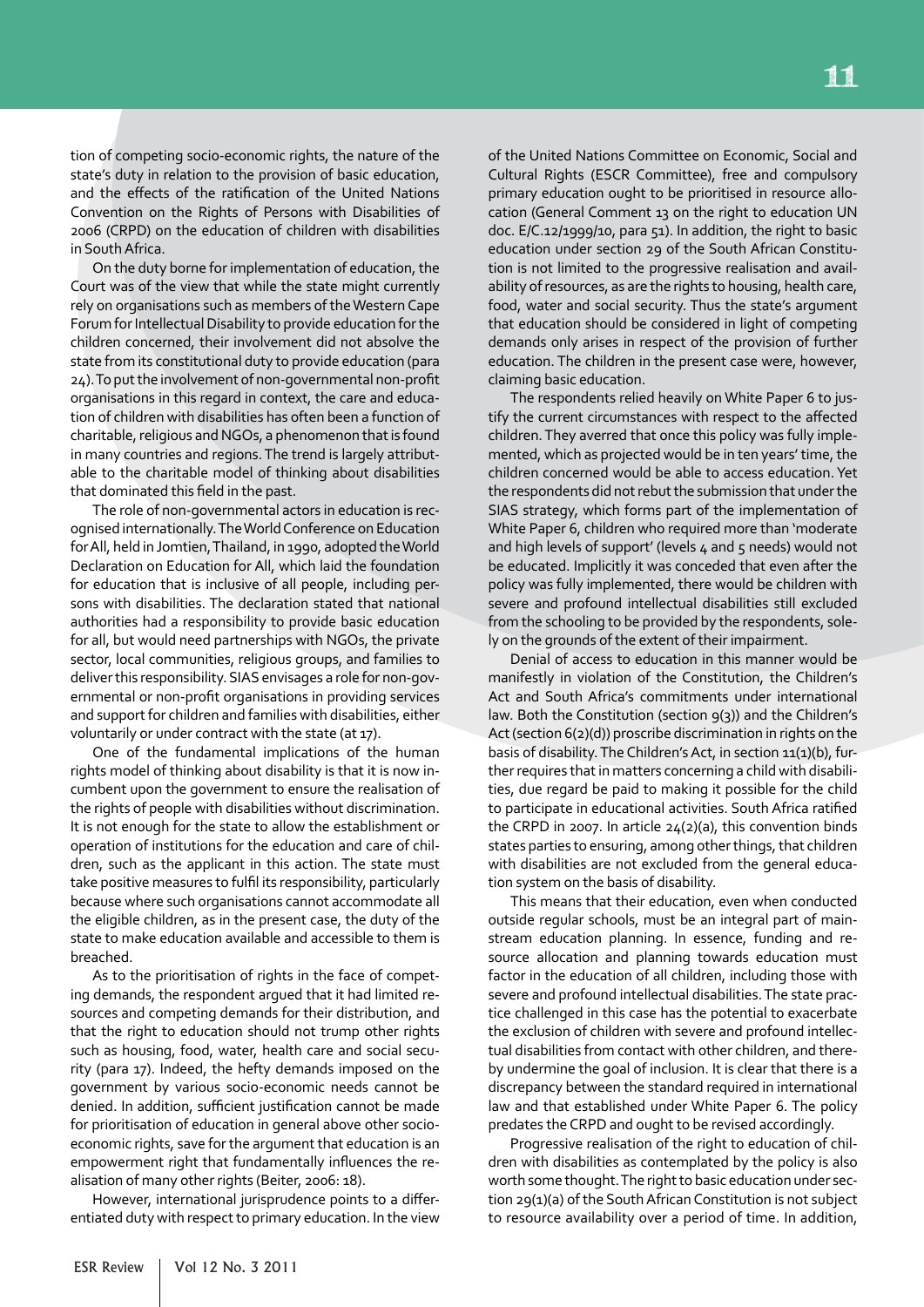the implementation of the right to free primary education is an immediate obligation under international law. South Africa maintains a system of user fees for primary schools, with conditional exemptions. Some commentators indeed argue that use of the term 'basic' as opposed to 'primary' education under section 29 of the Constitution is a deliberate move to shield the state from international demands to make primary education free and compulsory (Woolman and Bishop, 2008: 24.)

But in any case, basic education is broad and primary education is but a facet thereof, which the state is still bound to provide free for all by virtue of its commitments under the United Nations Convention on the Rights of the Child (CRC). Consequently, suggesting delivery of education for children with disabilities on a progressive basis while not applying the same standard to children without disabilities is, in effect, discriminatory. What remains is to establish whether such differentiation is fair or not, and if not, whether it is justifiable.

We will not delve into this debate here, but it may be useful to emphasise that the debate on whether or not the realisation of primary education for children creates immediate or progressive duties is continuing. The prevailing view is that primary education yields immediate obligations for states. This view is supported by the ESCR Committee in General Comment 13 on the right to education. Article  $4(2)$ of the CRPD obliges states parties to take measures to the maximum of their available resources with a view to achieving socio-economic rights progressively. However, the CRPD's article 7(1) requirement that states parties ensure the enjoyment of the rights on an equal basis with other children brings into play the standards established under other international instruments such as the International Covenant on Economic, Social and Cultural Rights and the CRC, which establish an unlimited duty to provide free and compulsory primary education. According to article 4(2) of the CRPD, where immediate obligations are already established in international law, progression does not apply.

The submission that the children in question were unlikely to benefit from any amount of education implies an understanding of education in the narrow sense of formal education. It is difficult to say that a child is incapable of benefiting in any respect whatsoever. A child's education is aimed at, among other things, the fullest possible development of their personality, talents and mental and physical abilities. In addition, education is generally evaluated on the basis of four elements: availability, accessibility, acceptability and adaptability. Adaptability in education requires the education provided to be responsive to the needs of each student. To achieve this, the curriculum must be flexible enough to accommodate diverse needs. Thus, to argue that a student is incapable of benefiting from education is an implicit admission of both inflexibility and unwillingness to adjust the curriculum to the learner's needs, which is a violation of their right to education.

It should also be noted that though the case was mainly about the implementation of the right to education, the core of the argument was allegations of unequal treatment of the children concerned. The applicant argued that the manner in which state funds were allocated for education discriminated against children with severe and profound disabilities. The outcome might have been different if the underlying question had related to the government's approach to education in general. Evidently, the Court did not address itself to the implementation of the right to education for children with disabilities in general, but focused on the education of one category of children with disabilities relative to others: those with less severe disabilities, other types of disabilities or no disability at all.

#### **The effects of the decision**

This case reaffirmed the responsibility of the state to ensure non-discrimination on the basis of disability in the allocation of resources for the implementation of rights. The actual impact of the case on decision-making in the provincial government can perhaps be assessed when the report is filed in November 2011.

The decision is of persuasive value to other courts at the national level. It is also a milestone towards realising the educational rights of children with severe and profound intellectual disabilities. While this decision is of immediate benefit to children under the care of the applicant, it is equally important for children and organisations in similar circumstances all over South Africa. It can be applied to trigger responses from other departments in the various provinces.

**Nkatha Murungi is a doctoral researcher at Community Law Centre, University of the Western Cape.**

The full judgment can be accessed at http:// www.fedsas.org.za/english/Hofuitprake.aspx

#### **References**

Beiter, K D 2006. *The protection of the right to education by international law*. Leiden: Martinus Nijhoff Publishers.

Ssenyonjo, M 2009. *Economic, social and cultural rights in international law*. Oxford: Hart Publishing.

Woolman, S and Bishop, M 2008. Education. In S Woolman et al (eds.) *Constitutional law of South Africa* (2nd edition). Vol 4. Pretoria: Pretoria.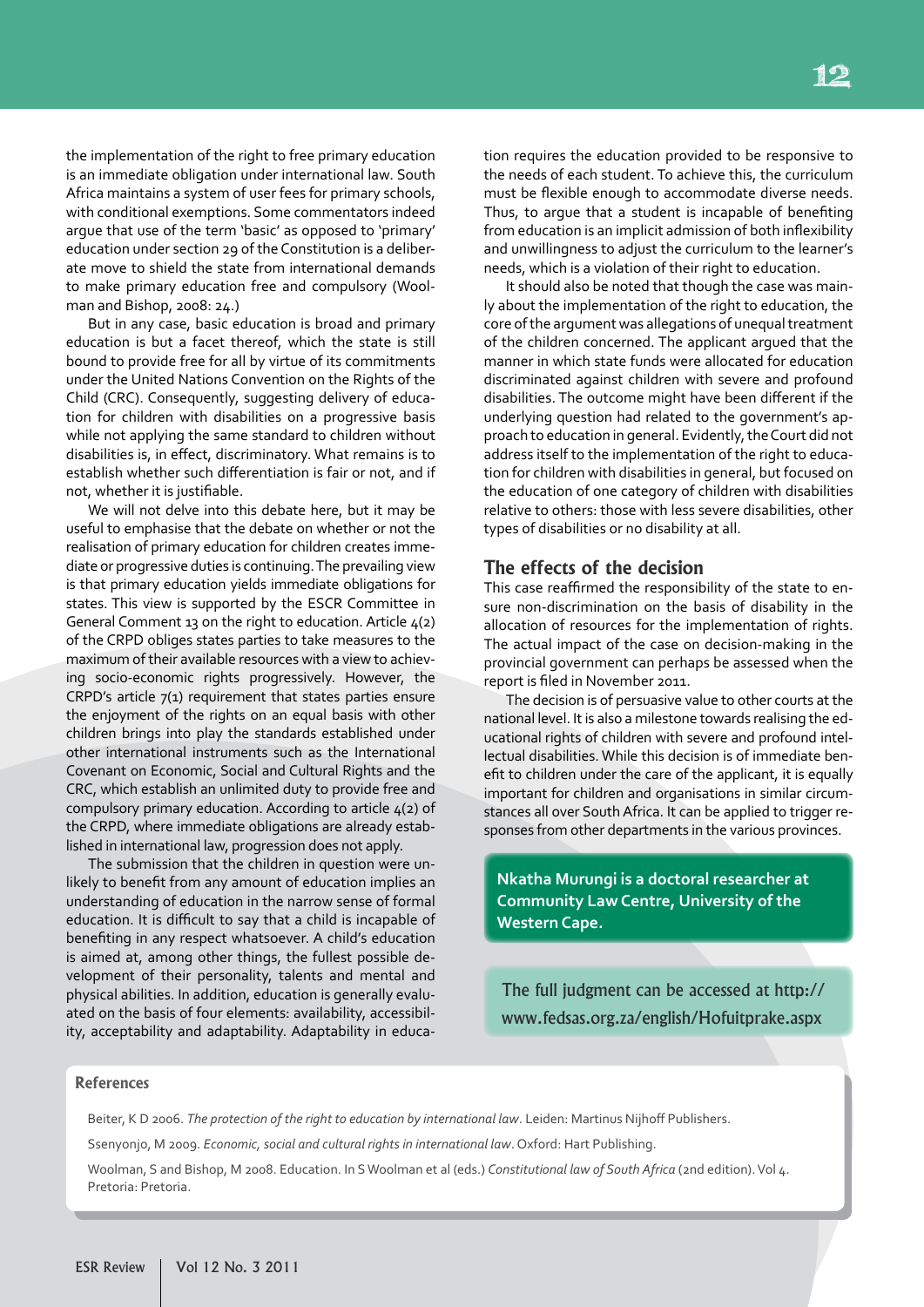# **The practical implications of the Social Assistance Amendment Bill 2010 for persons with disabilities**

#### **Yvette Wiid**

*Arguably one of the most important rights in the Bill of Rights of the South African Constitution is the right to equality. Section 9 of the Constitution provides that 'everyone is equal before the law, and deserves equal protection of the law'. In addition to the right to equality, numerous other rights have been identified as playing a major role in protecting the quality of life of South African citizens and residents. These rights are socioeconomic rights and include the right to housing, water, basic health care, access to social security, and life (see* Khoza and others v Minister of Social Development and others *2004 (6) SA 504 (CC) for the inclusion of permanent residents in the scope of application of socio-economic rights in South Africa). According to Strydom (2006: 247), the right to equality is the guarantee to all citizens and permanent residents of South Africa that they may enjoy the socio-economic rights enshrined in the Constitution equally.*

As a result of the importance attached to the socio-economic rights contained in the Constitution, many pieces of legislation exist which aim to protect and facilitate these rights. Examples are the Promotion of Equality and Prevention of Unfair Discrimination Act 4 of 2000, the Labour Relations Act 66 of 1995, the Unemployment Insurance Act 63 of 2001, the Social Assistance Act 13 of 2004 and the Prevention of Illegal Eviction from and Unlawful Occupation of Land Act 19 of 1998. All these are laws of general application and apply to all citizens and residents of South Africa.

While these extensive general legislative measures exist to ensure the equal treatment of South Africans, there is an obvious dearth of legislation and policy relating to the protection of the socio-economic rights of persons with disabilities. One may argue that the laws of general application mentioned above are sufficient for the protection of the rights of persons with disabilities as well as those without disabilities, but it is important to bear in mind that persons with disabilities have, in many instances, different needs and find themselves in different circumstances to those of the average South African without any disability.

In 2006, the United Nations recognised the need to make specific provision for the protection of the rights of persons with disabilities and adopted the Convention on the Rights of Persons with Disabilities (CRPD) and its Optional Protocol of 2006. South Africa signed and ratified this Convention in 2007 and is consequently bound by its provisions. The most important is article 4, which places an obligation on all states that have ratified the Convention to implement necessary legislative measures to provide for the rights of persons with disabilities. As a result of this obligation, the first tentative step towards implementing disability-specific legislation was taken by the South African legislature.

Legislation making provision for the rights of persons with disabilities includes: the Social Assistance Act, which allows a 'person with a disability' to apply for the state-administered disability grant; the Employment Equity Act 55 of 1998, which provides that the employment prospects of a person with a disability may not be curtailed because of the disability; and the Promotion of Equality and Prevention of Unfair Discrimination Act, which provides that no person may be discriminated against on the basis of their disability.

One of the most problematic aspects of all these laws is that none includes a satisfactory definition of either 'disability' or 'person with a disability'. The Social Assistance Amendment Bill 2010 included a definition of 'disability' that was intended to clarify the concept, and thereby make the identification of a person with a disability easier. It is submitted that easier identification of a person as having a disability would in turn make the protection of that person's rights in terms of the legislation dealing with the rights of persons with disabilities easier. It is obviously impossible to protect the rights of a person with a disability if one does not know what a disability is.

While the attempt to define a person with disability in the Social Assistance Amendment Bill is a laudable effort, the definition itself, as well as its practical ramifications, has been met with heavy criticism from various sectors. The definition of a disability in terms of clause 1 of the Social Assistance Amendment Bill is as follows:

'disability', in respect of an applicant, means a moderate to severe limitation to his or her ability to function as a result of a physical, sensory, communication, intellectual or mental disability rendering him or her unable to— (a) obtain the means needed to enable him or her to provide for his or her own maintenance; or

(b) be gainfully employed …

This definition would be used when determining whether an applicant is deemed to have a disability for purposes of being awarded the state-administered disability grant,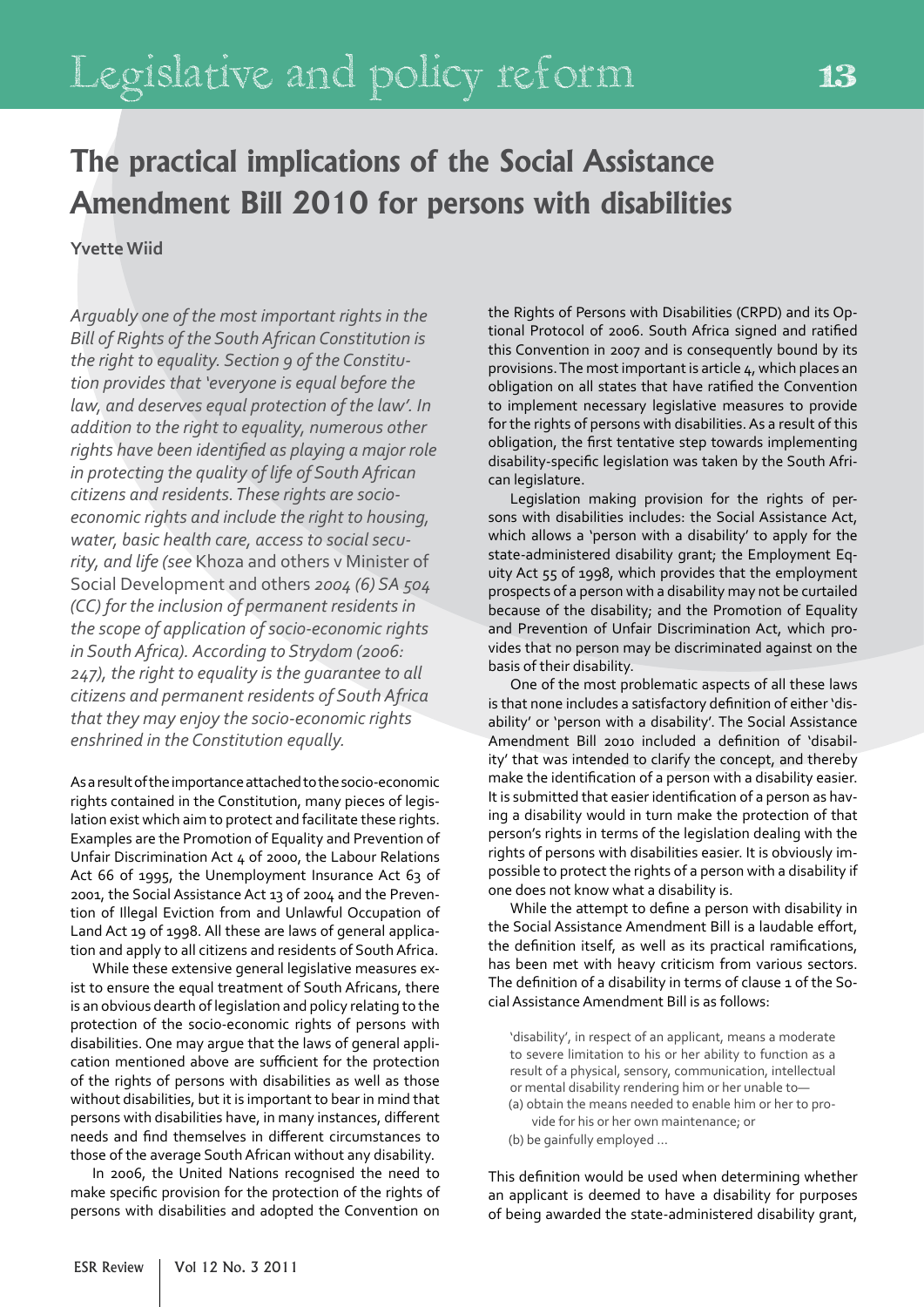A national health policy that focuses 'specifically on people with impairments would be very important in improving the status of this group ' **'** 

which forms part of South Africa's social security system. The right of access to social security is one of the socioeconomic rights that are guaranteed in terms of section 27 of the Bill of Rights.

The definition proposed in the Bill is clearly more developed than the definitions of a person with a disability in existing legislation, although elements of the current definitions can be found in this proposed definition. While it seems to be worded carefully and is much more detailed than any of the existing definitions, it is the consequences of the introduction of this definition that are worrying.

One of the more important criticisms of the proposed definition was put forward by the AIDS Law Project (ALP) (ALP 2010a). The ALP criticised the definition for vagueness, in that the term 'disability' is used to define 'disability'. The definition is therefore not only vague, but also unclear. Many of the current problems relating to the awarding of the disability grant result from the lack of clarity relating to certain practicalities in determining the eligibility of the applicant. One example that the ALP points out is that doctors involved in the process of determining the extent of a person's disability are unsure of their duties in this regard.

Another problem surrounding the awarding of the disability grant that relates to the definition of disability as proposed in the Bill is the lack of guidelines for officials from the South African Social Security Agency (SASSA) dealing with applications for the grant. The ALP points out that this results in the outcome of any particular application being based on the subjective opinion of the SASSA official dealing with it. This situation is undesirable, as the outcome of an application for the disability grant should be based on a set list of criteria applicable to all applicants, not on the approach of a particular official.

The South African social security system makes provision for the payment of permanent and temporary disability grants. For that reason, it would be useful if the particular disability of an applicant could be classified as temporary or permanent by the doctor involved in the application process. This is not the case at the moment. Many doctors are unsure whether they should specify the temporary or permanent nature of the applicant's disability, and this has led to problems in the disability grant system. Many recipients of the grant who were awarded it on a temporary basis are made to reapply year in and year out. Where it is patently clear that a recipient's condition is not going to improve to such an extent that they will no longer need the grant, the recipient should not be made to reapply for the grant, as the application process is often a drawn-out and costly exercise. One must also bear in mind that recipients do not receive the grant while they are in the process of reapplying, which leaves them without an income for that time.

Persons in receipt of the disability grant and the older person's grant are currently permitted to apply for a supplementary grant when they require additional care for themselves at their own home. This supplementary grant is known as the grant-in-aid. The definition of 'disability' in the Bill, read with clause 6, effectively excludes anyone in receipt of the older person's grant from applying for the grant-in-aid. Clause 6 provides that a person is only entitled to receive the grant-in-aid if he/she has a disability and requires 'regular attendance by another person'. Many older persons are not necessarily considered persons with disabilities, according to the definition in the Bill, but require 'regular attendance' because of their age and resultant frailty. Since these older persons are not considered as having disabilities for purposes of the Bill, they are effectively disqualified from applying for the grant-in-aid. The exclusion of frail or ill older persons from applying for the grant-in-aid must be remedied, as it may be argued that the effective barring of these older persons from accessing the grant-in-aid amounts to unfair discrimination in terms of section 9 of the Constitution.

It is submitted that the definition proposed in the Social Assistance Amendment Bill is not ready to be passed into law in South Africa, since there are too many uncertainties and perceived absurdities with the definition as it currently reads. It is further submitted that the Bill only addresses one aspect of the rights of persons with disabilities, namely the right of access to social security. Any legislative attempts to promote and protect the rights of persons with disabilities should not be limited to the protection of one socio-economic right, but rather extend beyond that. Disability-specific legislation should therefore not address one problematic aspect of the protection of the rights of persons with disabilities, as the Social Assistance Amendment Bill does, but provide clarity as to what exactly the rights of a person with a disability are. In other words, any attempt to protect the rights of persons with disabilities in legislation should deal with as many rights and aspects of those rights as is practically possible.

Should the Social Assistance Amendment Bill be promulgated as it currently reads, South African law will still be addressing the rights of persons with disabilities in a piecemeal fashion in separate pieces of legislation. It is therefore in the interests of legal certainty and to the benefit of persons with disabilities that the protection of their rights be dealt with in a comprehensive and unambiguous manner. In accordance with the provisions of the CRPD, it is submitted that the most appropriate manner in which to provide for the rights of persons with disabilities in South Africa is the introduction of disability-specific legislation that is not only well considered but also well constructed.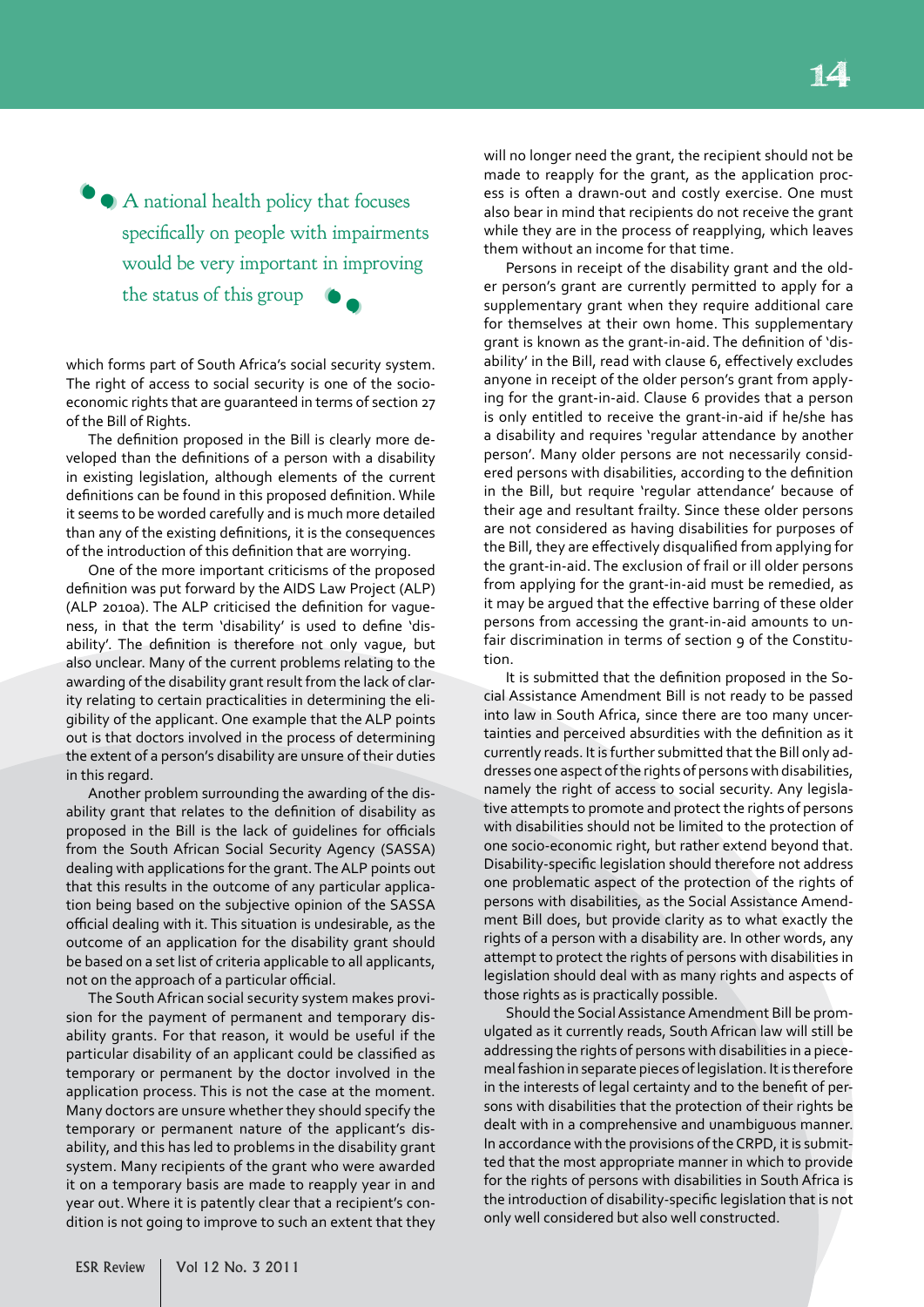The legislation should not only provide for a definition of 'disability' or 'person with disability', but also address the numerous ancillary issues that have been raised in the wake of the Social Assistance Amendment Bill, and have been the cause of much debate. It is important that any disability-related legislation be drafted in consultation with experts in disability law, as well as representatives from the 'disabled' community such as Disabled People South Africa and the Disability Workshop Development

#### **References**

AIDS Law Project (ALP) 2010a. Submissions on the Social Assistance Amendment Bill. ALP. Available at http:// www.pmg.org.za/files/docs/100420alp\_0.pdf.

ALP 2010b. Supplementary submission on the Social Assistance Amendment Act. AIDS Law Project. Available Enterprise, so that the outcome of such consultation is a workable piece of legislation that makes adequate and clear provision for the protection and equal treatment of persons with disabilities.

**Yvette Wiid is an associate lecturer at the Faculty of Law, University of the Western Cape.**

at http://www.seri-sa.org/images/stories/ALPproposeddefinitionofdisability.pdf.

Marx, G and Hanekom, K 2009. *The manual on South African retirement funds and other employee benefits*. Durban: LexisNexis.

Strydom, E M L 2006. *Essential social security law* (2nd ed.). Cape Town: Juta.

# **Human rights forums and the Convention on the Rights of Persons with Disabilities in KwaZulu-Natal**

**Sarah Rule and Bongiwe Zuma**

*South Africa ratified the United Nations Convention on the Rights of Persons with Disabilities (CRPD) in November 2007. It was one of the first 20 countries to do so. But there was no fanfare, no nationally visible celebration and limited or no media coverage. Ordinary people with disabilities in South Africa's KwaZulu-Natal province were mostly unaware of the significant change in the disability context and whether it would have any impact on their lives.*

As in other parts of the world and of South Africa, people with disabilities in KwaZulu-Natal are a marginalised group, particularly vulnerable to poverty. Statistics South Africa identified a 5% disability prevalence rate in KwaZulu-Natal in the 2001 census, totalling 470 588 people with disabilities in the province (Lehohla, 2005). This same report described the deprivation and disadvantage people with disabilities experienced in South Africa. For example, in the 35–39 age group, 52.2% of non-disabled people were employed whereas only 25.9% of people with disabilities were employed. The percentage of households headed by people with disabilities who lived in traditional dwellings was significantly higher than the equivalent in households headed by people without disabilities (Lehohla, 2005), probably indicating that the households headed by people with disabilities were in rural areas. Other indicators, such as access to piped water and electricity for lighting, also indicate significant deprivation in households headed by people with disabilities in KwaZulu-Natal.

Not only do people with disabilities in KwaZulu-Natal experience material deprivation and disadvantage, but, according to anecdotal evidence, a number of them also experience violations of their rights. Lack of access to education and the absence of appropriate places of safety for children and teenagers with disabilities are two of the violations described in the Umgungundlovu Disability Forum's 2010 shadow report to the United Nations Committee on the Rights of Persons with Disabilities.

Within the broader context of KwaZulu-Natal, and specifically that of vulnerable groups such as women, the elderly and people with disabilities, the Office of the Premier initiated human rights forums in ten districts of the province. Each forum consists of 20 members from civil society: representatives of organisations such as widows' forums and parents' groups, and traditional leaders. The members of the human rights forums were volunteers and, prior to the current project, had received some training from the Office of the Premier.

The mandate of the human rights forums is to raise awareness of human rights within their district, to receive complaints of violations of people's rights and to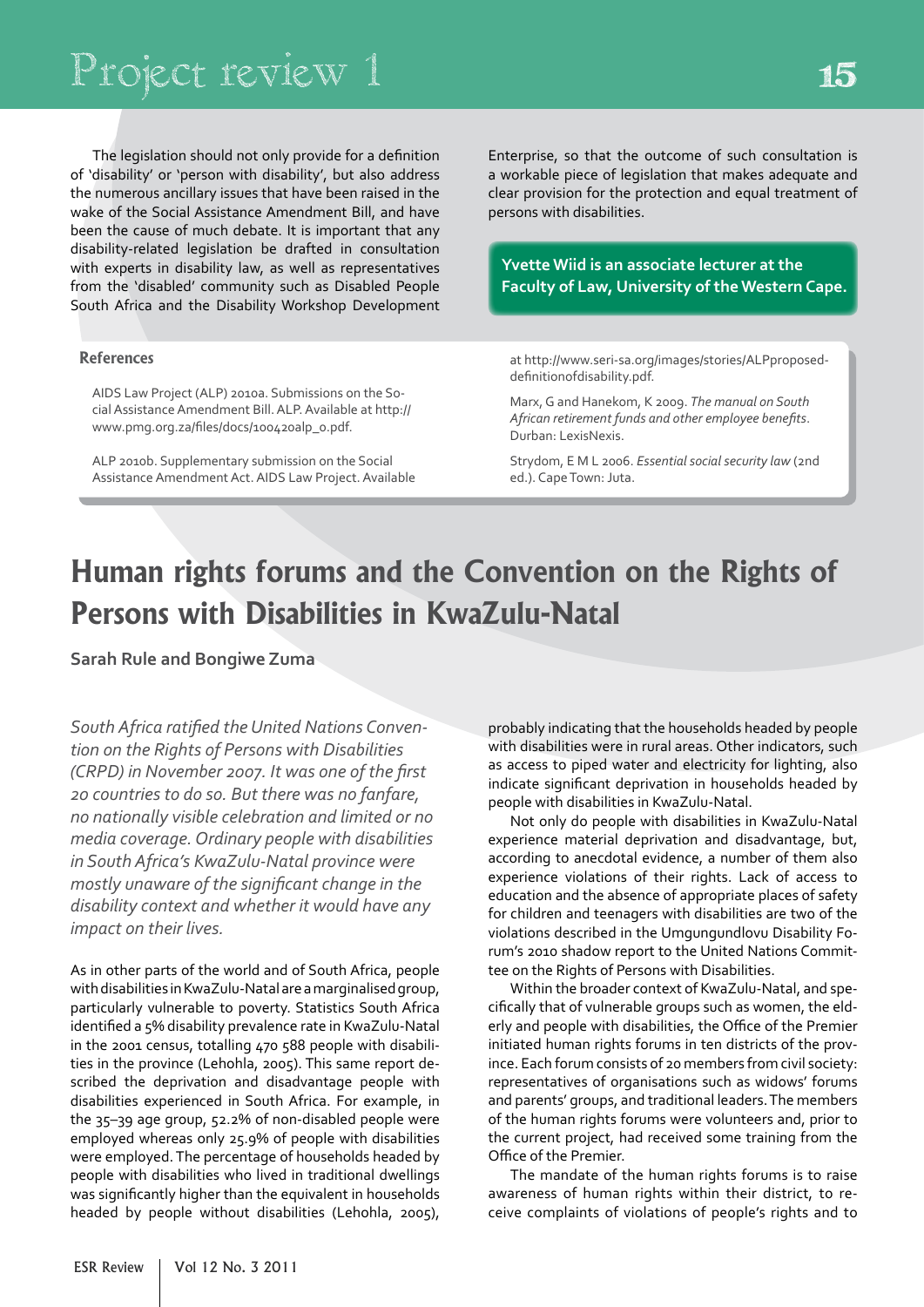deal with these complaints through referral to appropriate resources.

#### **Purpose of the project**

The current project was initiated in order to inform the human rights forums specifically of the rights of people with disabilities as enshrined in the CRPD and in the South African Constitution and domestic legislation. The aim was also to engender appropriate attitudes towards people with disabilities so that forum members would be able to assist such people in their districts in a non-discriminatory manner.

#### **Description of the project**

The project was undertaken as a partnership between government and civil society. A non-governmental organisation (NGO) called Community Based Rehabilitation, Education and Training for Empowerment (CREATE) initiated the project and is working with the Chief Directorate: Human Rights in the Office of the Premier and the Legal Resources Centre to achieve the project's aims. All partners contribute to the development of training materials and provide facilitators for the two modules of the course.

Participants in the training thus far have included 110 members of six human rights forums in KwaZulu-Natal. Their educational levels range from no education to high school. Most of the participants speak isiZulu as their home language and are from remote rural areas where resources are difficult to access. Most are unemployed or are volunteers in organisations representing young people, senior citizens, traditional leaders and traditional healers.

The course that was designed for the project consists of two modules. The first module raised awareness of human rights and disability. The second dealt specifically with interventions that the human rights forum members could make when they came across violations of the rights of people with disabilities. In Module 1, the participants learned about the South African Constitution, the CRPD, Chapter 9 institutions and the context for the promotion and respect of the rights of people with disabilities, including the Millennium Development Goals, South Africa's national outcomes and the provincial strategic objectives. Module 2 focused more specifically on the Promotion of Equality and Prevention of Unfair Discrimination Act 4 of 2000. In this module, participants learned about taking cases to the equality courts, as well as the more generic skills of networking and report-writing.

The content of the course was designed to facilitate a clear understanding of the difference between government and party-political initiatives. This is particularly important in KwaZulu-Natal, where membership of opposing political parties may be seen as sufficient reason to ignore the human rights orientation of the South African government. It was also felt that the training should help human rights forum members understand the importance of participating in and promoting the inclusion of people with disabilities in development activities in their communities. This would encourage respect for and fulfilment of the rights of people with disabilities. Learning about the national outcomes and provincial strategic objectives would also equip the forum members with tools to monitor whether local councillors were acting in line with government priorities. It is hoped that information about the Promotion of Equality and Prevention of Unfair Discrimination Act and procedures to take cases to the equality courts will also enable the forums to act against violations of the rights of people with disabilities.

The language of training has mainly been isiZulu, the home language of most participants, with the manuals being available in isiZulu and English. These manuals are designed for participants who do not have a high level of literacy. Training takes place in the districts targeted, with a four-day workshop for each module.

The project continues: as at September 2011, Module 1 has been run in five mainly rural districts, as well as Umgungundlovu, the district in which Pietermaritzburg is situated. The four-day workshop for Module 2 has only been conducted in Umgungundlovu and uThukela districts thus far. In order to ascertain the knowledge and attitudes of participants, a baseline questionnaire is administered prior to Module 1 training. This is followed by an evaluation immediately after Module 1 and a repeat of the initial questionnaire some months later.

#### **Initial outcomes of the project**

Although the project is not yet complete, the training has already produced some interesting results. Subsequent to the Module 1 workshops, participants have kept in contact with CREATE and a number of them have reported on outcomes of the training. The data from the questionnaires is incomplete because not all of the human rights forums have been trained yet. Therefore the findings discussed in this article are from reports on activities that forum members have undertaken rather than from the baseline assessments.

Having learned about the civil and political rights of people with disabilities, a member of the Umgungundlovu human rights forum based in a rural area was very quick to act on his training. Immediately after attending the first module of the course, he arranged for 40 people with disabilities to register with the Independent Electoral Commission as voters. Thanks to the myths and stigma prevailing in the community, people with disabilities had not been aware that they were entitled to vote. These people with disabilities were able to vote for the first time in the local government elections in 2011.

One forum member, the parent of a child with a disability, was particularly interested to learn about article 16 of the CRPD, which sets out the right to freedom from exploitation, violence and abuse. Together with other parents in her community, she had emphasised that the sexual abuse of children with disabilities was a major issue of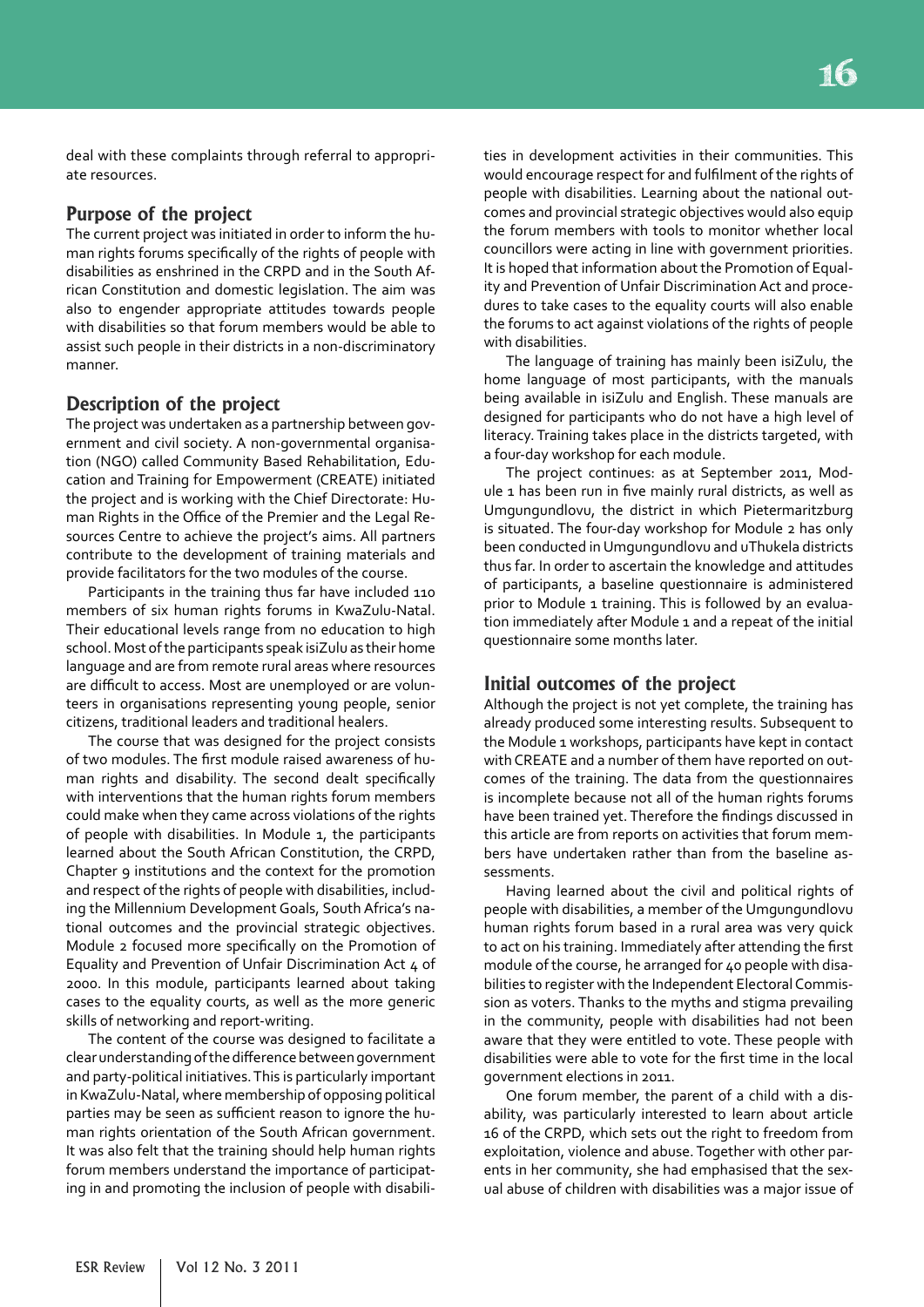concern. This forum member is now working together with the district municipality's disability focal person and social workers from the Department of Social Development to address the problem.

Module 2 of the training has also proved to be a catalyst for action on disability rights. Several human rights forum members have reported violations of the rights of people with disabilities in their areas to CREATE. For example, in one district, a forum member reported that males with disabilities had not been allowed to participate in traditional cultural activities because of their disabilities. In another area, widows had been enticing boys with intellectual disabilities to have sex with them in the belief that it would 'cure the widow's bad luck'. The Legal Resources Centre is currently investigating whether it would be appropriate to take any of the cases of violations of human rights of people with disabilities reported subsequent to training to the equality court.

Human rights forum members are also beginning to locate abuses of the rights of people with disabilities within the wider context. In uThukela district, where *ukuthwala* (the abduction of girls and forced marriage) has recently been acknowledged as a problem, a forum member identified girls with intellectual disabilities and those with epilepsy as being at particular risk in this practice. The forum member has taken action to get two NGOs to address parents and to assist an orphan girl whose home was destroyed in the process of *ukuthwala*.

From the reports of human rights forum members on their activities after attending training, it appears that the course has stimulated at least some of them to identify situations in which people with disabilities in their communities face discrimination or violations of their rights. An increasing body of evidence will become available as the course is completed for all ten human rights forums in KwaZulu-Natal, and as baseline and follow-up questionnaires are analysed. Even at this stage of the project, however, several pertinent issues have arisen which may have wider implications.

#### **Disability rights and the role of government and civil society**

The initial outcomes of the project reported on in this article illustrate the situation described by Mji et al. (2009: 3):

In South Africa the majority of people with disabilities are not yet experiencing meaningful change in their quality of life, access to equal rights and level of community integration, despite a favourable policy environment.

While the national and provincial governments are responsible for creating this positive policy environment, having ratified the CRPD, the role of government in implementing the CRPD and the policies designed to enact it needs to be explored.

Article 4 of the CRPD commits the state to taking appropriate measures to modify or abolish practices and

Many officials in provincial and 'local government, as well as traditional leaders, lack knowledge of the CRPD ' '

customs that discriminate against people with disabilities (United Nations, 2006). Through the reports of human rights forum members, both the local and provincial levels of government are becoming aware of discriminatory practices in parts of KwaZulu-Natal. Although government should be committed to addressing this discrimination, it has become apparent that many officials in provincial government departments and in local government, as well as traditional leaders, lack knowledge of the CRPD. Considering the stipulation in the Convention (United Nations, 2006: articles 4 and 8) that the state is responsible for raising awareness and promoting the training of staff that provide services guaranteeing the rights of people with disabilities, it could be said that the government has not fulfilled its mandate.

The current project illustrates that a partnership between government and civil society organisations can work to address discrimination against people with disabilities. Human rights forum members, through their contact and networking with government officials, are also raising awareness of the rights of people with disabilities in the public sector.

The human rights forums themselves were initiated by the Office of the Premier, although they have become independent of government. This raises the vexed question of the continuation of these forums. Without support from the government, forum members, who are mostly unpaid volunteers in community-based organisations, struggle to fund their work of promoting human rights, identifying cases of violations of human rights and referring people to appropriate resources. If the state were to fund these forums, would a member feel able to report cases where a government department or official had violated the rights of a person in their community? There are no easy answers. NGOs typically rely on donors, who may not fund operational expenses, so helping each human rights forum become a non-governmental organisation may not be a sustainable option. Although in this project the human rights forums are beginning to show the impact they can have on people with disabilities and their communities, their future is not assured in the long term.

The project reported on in this article illustrates that, while not uncomplicated, it is possible for a partnership between civil society and government to contribute to the promotion of the rights of people with disabilities and to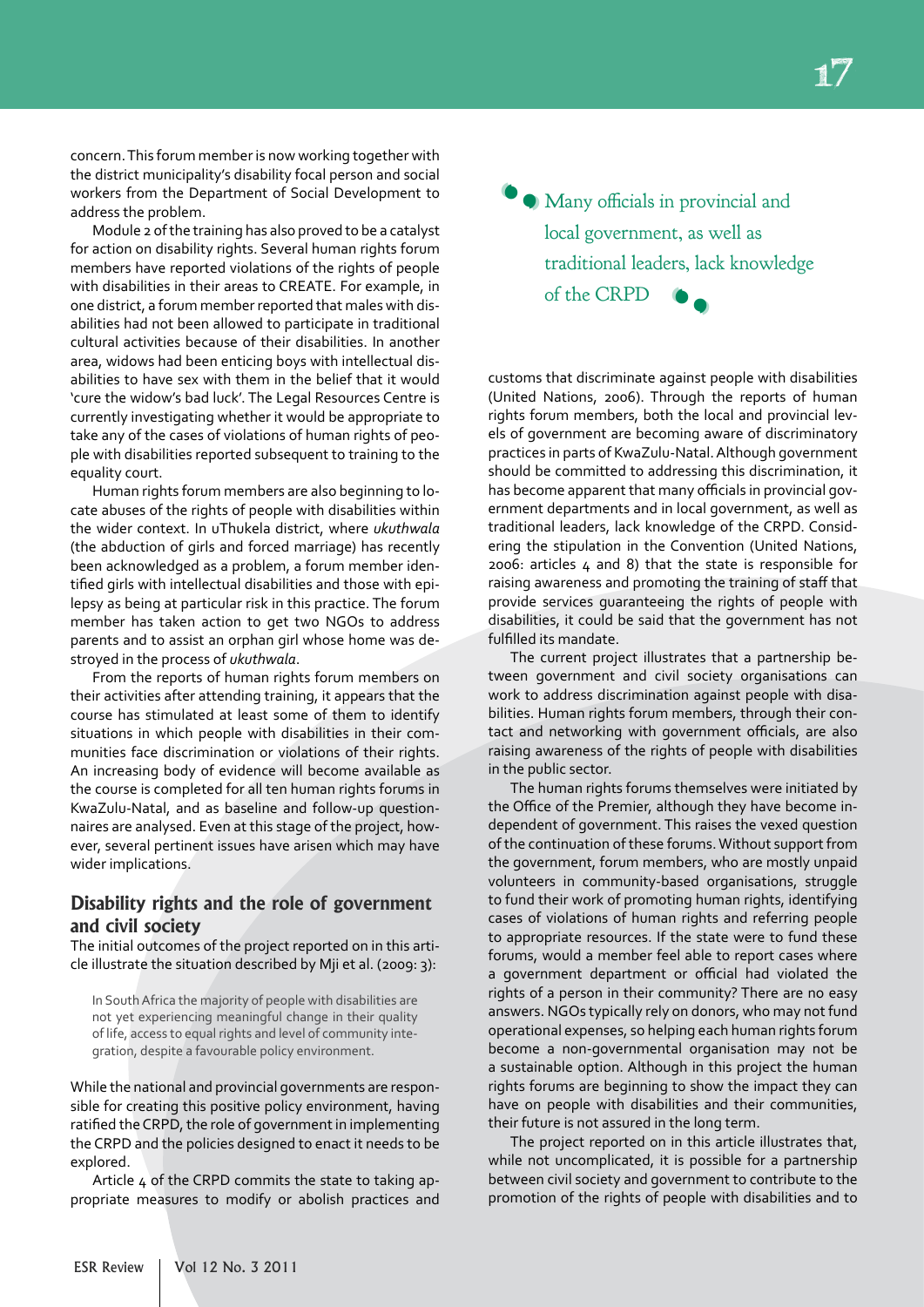# Project review 2

intervene when those rights are violated, even if the state itself is partly responsible for those violations.

**Sarah Rule is managing director and Bongiwe Zuma an advocacy officer, both at Community Based Rehabilitation, Education and Training for Empowerment (CREATE), a non-governmental organisation based in Pietermaritzburg, South Africa.**

The authors would like to thank the Embassy of Finland and the European Union, through the Foundation for Human Rights, for funding this project. In addition, the authors are very grateful to their partners in the Legal Resources Centre, Durban, and the Chief Directorate: Human Rights in the Office of the Premier, KwaZulu-Natal, for making this project possible.

#### **References**

Lehohla, P 2005. *Prevalence of disability in South Africa*. Pretoria: Statistics South Africa.

Mji, G, MacLachlan, M, Melling-Williams, N and Gcaza, S 2009. Realising the rights of disabled people in Africa: An introduction to the special issue. 31(1) *Disability & Rehabilitation*.: 1–6.

Umgungundlovu Disability Forum 2010. Shadow report to the Committee on the Rights of Persons with Disabilities. Unpublished report. Available at http://www.dcdd. nl/default.asp?action=article&id=4281.

United Nations 2006. Convention on the Rights of Persons with Disabilities. Department of Public Information, United Nations. Available at http://www.un.org/disabilities/convention/conventionfull.shtml.

# **The potential of children with disabilities to contribute to policy analysis**

Supporting children with disabilities become socio-economic rights activists

**Christina Nomdo, Alexander Henry and Sandra Ambrose**

*The Children's Act 38 of 2005 affirms the right of children to participate in all decisions affecting their lives. However, societal perspectives on the capacities of children inhibit the realisation of this right. An inordinate amount of attention is given to what children are 'unable' to do, instead of supporting the potential of their abilities (Lansdown, 2001). This is true for children in general and, in particular, for children with disabilities.*

This reflection provides some insights into the requirements for supporting children with disabilities when they act as socio-economic rights activists. It particularly relates to the involvement of children from the Disabled Children's Action Group (DICAG) in the Children Participating in Governance (CPG) initiative coordinated by IDASA's Children's Budget Unit (CBU) from 2004 to 2006 (Nomdo, 2007).

#### **Children Participating in Governance Project**

The IDASA facilitators ... demonstrated so much commitment and dedication when working with the diverse group of children, even the children with disabilities. (Written input by Sandra Ambrose, 7 October 2011)

The CPG project was initiated by the CBU in 2004. The project was titled Children Participating in Governance: Budget Monitoring within a Rights-Based Framework. The fundamental rationale of the project was that children's participation in governance ensures that their perspectives, experiences and priorities inform economic policy and budget allocations, among other things.

The project was designed to have two phases of execution: a training phase and an advocacy campaign. The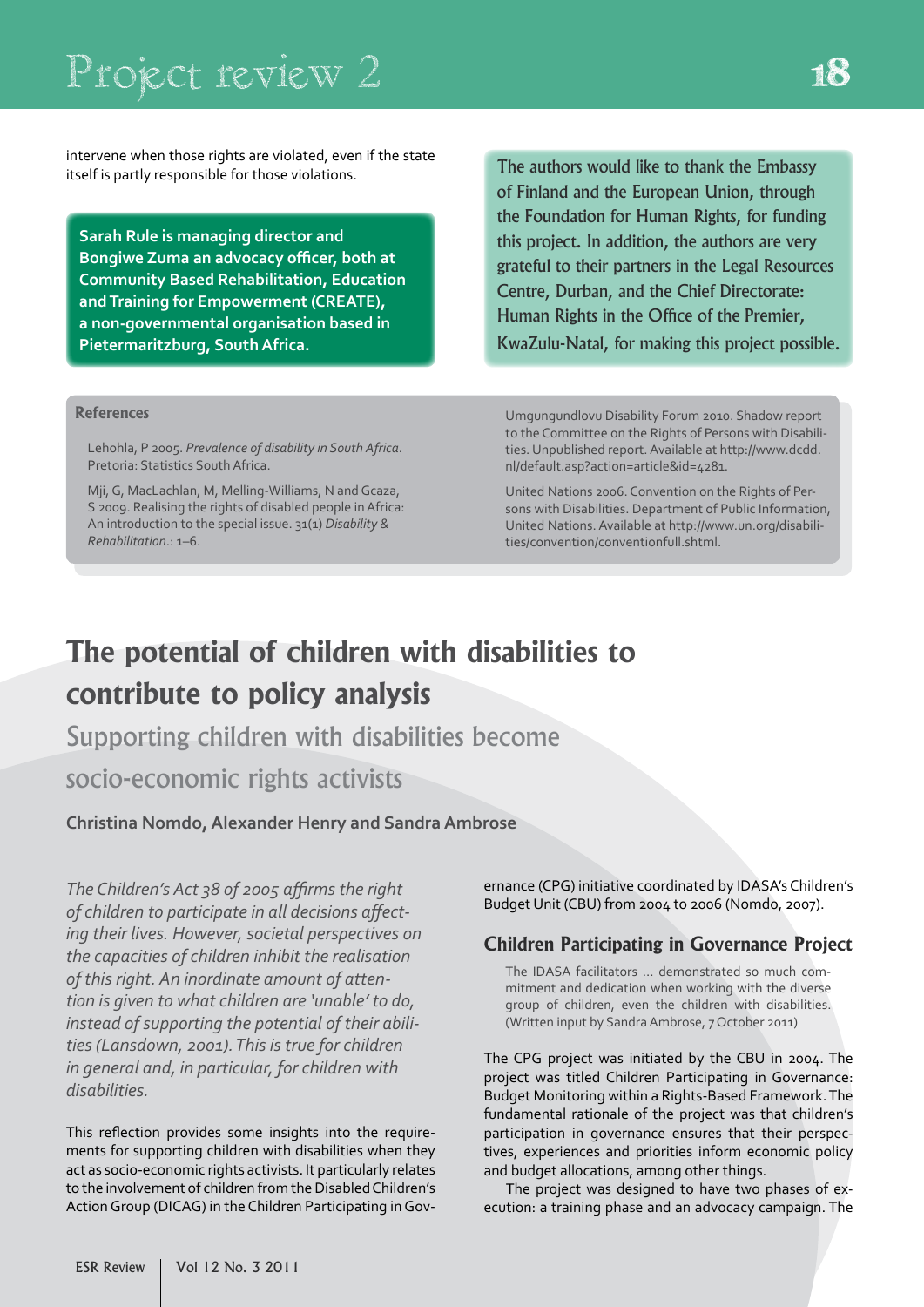training programme built the capacity of child peer facilitators who, in turn, conducted workshops on the following three topical areas:

- linking budgets and rights;
- budget analysis as a monitoring tool; and
- developing a strategic budget advocacy campaign.

The process followed by the CPG project ensured full and equal participation of children with disabilities, and is discussed below.

#### **Partnering with DICAG**

As one of the project leaders the process was very informative. I've experienced people's different beliefs and their cultural differences. I've gained so much knowledge from the facilitators as well as from the children and in the process it strengthened my leadership skills. (Written input by Sandra Ambrose, 7 October 2011)

DICAG was initiated as a programme under the auspices of Disabled People South Africa in 1993, and became an independent organisation in 1997. Even though DICAG was initiated to help parents of children with disabilities become advocates, the child participation ethos of the organisation has always been strong.

DICAG was one of four partner organisations in the CPG project. Like the other partners, DICAG was selected because of the commitment of the adults in the organisation to child participation. In the case of DICAG, these adults included the national coordinator, parents, facilitators, translators and interpreters. The adults ensured that the children were protected, supported in relation to their special needs, stimulated and integrated fully into the project. Their commitment was unwavering throughout the two-year training phase. The relationship between the initiating organisation and DICAG was very productive, allowing frank feedback and critique of project implementation.

#### **Selecting participants**

The training phase of the CPG project required the selection of a group of five peer facilitators and 20 participants from the DICAG group. An important lesson from DICAG during the peer facilitator selection process related to the contentious issue of chronological age and its relationship to level of functioning. The CBU had decided that children up to 18 would participate in the project. DICAG argued quite strongly that chronological age meant very little to children with disabilities, among whom impairments negated age-appropriate functioning. Their selected peer facilitators were aged 14 to 20.

However, evolving capacity was not only applicable to DICAG participants. All the children in the peer facilitator group had varying levels of education and familiarity with the English used for instruction, so the adult trainers opted to present information as simply as possible in the form of games.

[For] almost all of us at the workshop, English was not our first language or our mother tongue and we had to talk English nearly all the time because it was the only way we could communicate. (Personal journal of peer facilitator, 20 May/June 2005)

For the DICAG group, it was necessary to adapt the information levels used to accommodate the different levels and styles of learning. One of the peer facilitators from DICAG helped the adult trainers adapt some materials. Some members in the DICAG group had difficulty concentrating for long periods and did not do well when discussion was the learning method used. They fared much better with role playing and drawing. For example, at one workshop the adult facilitators supported two parallel sessions for the DICAG children. One parallel workshop focused on budget analysis skills and the other on helping children who had been confined to their homes become familiar with the use of money. This was more empowering than the 'one size fits all' option – but it did require much more preparation, as well as plenty of patience.

Children, especially children with disabilities, are not a homogeneous group and thus require individualised support. The children in the project each required support according to their physical, emotional and intellectual make-up. For example, the two hearing-impaired peer facilitators selected by DICAG required at least two interpreters to keep pace with the rate of training. Some of the children from the other organisations required emotional support to deal with home stress. It was important to build a good support team for the project to ensure that all the children's needs were met.

#### **Children with disabilities leading social change**

I'm raised by a disabled mother, but I have never worked closely with disabled teenagers…. At first it wasn't easy because we [have our prejudices] but today I stand in AWE of the things I've learnt from them and how they conquer thing[s] [even though they have] disabilities. (Personal journal of peer facilitator, February/March 2005)

The peer facilitation group consisted of approximately 20 children representing Molo Songololo's Cape Town-based children's group called It's Your Move; the Junior City Council of Cape Town; the Life Hunters children's group supported by Practical Ministries based in Port Shepstone, Kwa-Zulu Natal; and DICAG, which had national representation. The project coordinators expressly selected children's groups that would be proxies for urban, peri-urban and rural contexts. Children in the group spoke English, Afrikaans, Zulu, Xhosa or Sotho and subscribed to various cultural, religious and traditional belief systems. During the two-year training phase, the children had several opportunities to get to know each other as they met for at least a week at a time on three different occasions and in different contexts: Cape Town, Port Shepstone and Johannesburg.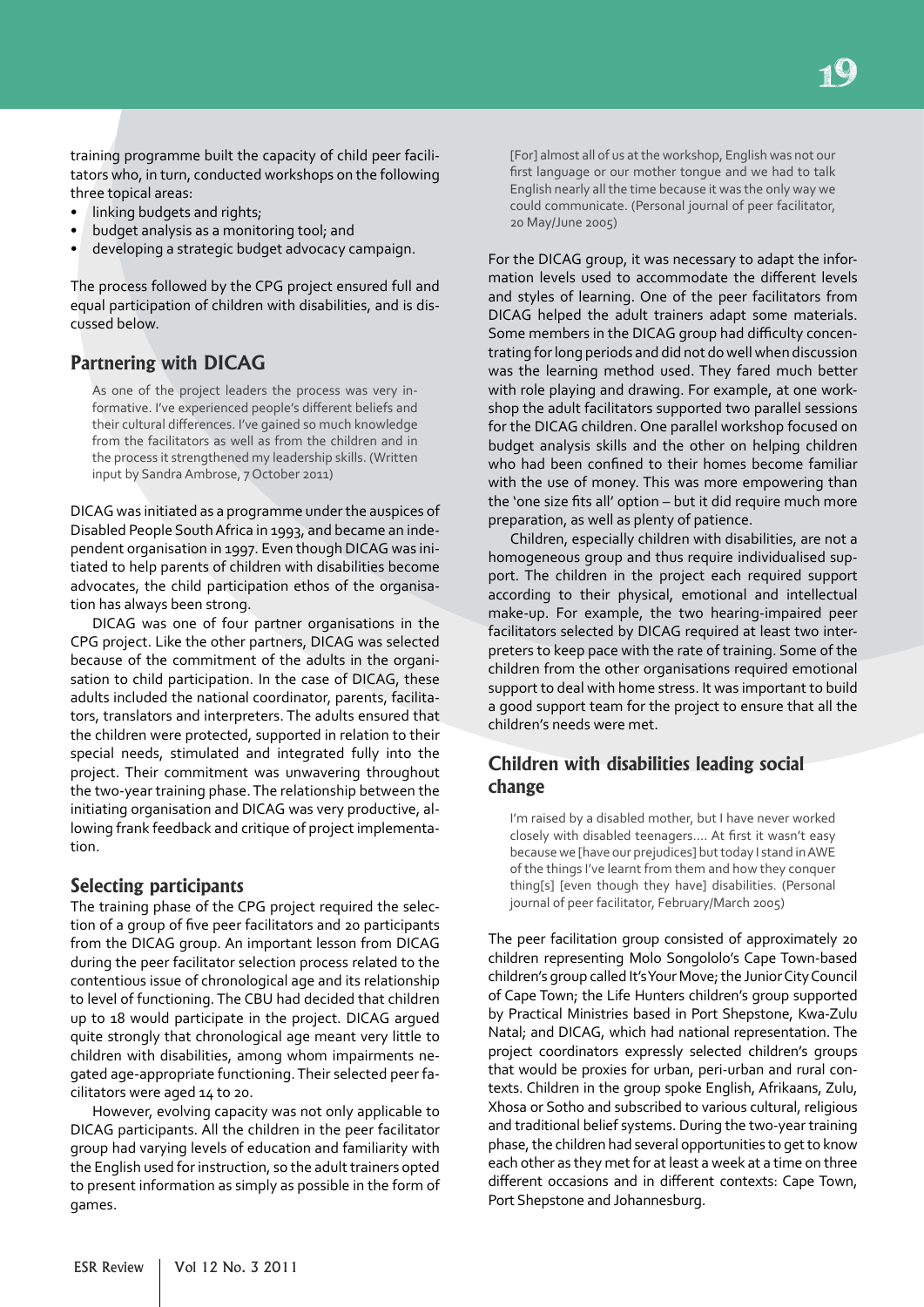The integrated composition of the peer facilitation group was reported to be the factor with the most important impact on the consciousness of the children involved. The children very quickly overcame prejudices and biases about working in an integrated group. They focused almost immediately on satisfying their curiosity about the others. The experiences of difference intrigued all the children. For example, boys and girls wanted to develop more personal relationships, and children from urban and rural contexts wanted to understand each other's life experiences.

#### **Gearing up for advocacy**

Some of our municipal officials are interested [in] this project. This will surely break the concrete that I assumed was between children and government. (Personal journal of peer facilitator, 23 August 2005)

The first two training workshops concentrated on the concepts of socio-economic, civil and political rights; how government works; and the budget system and structure. The final workshop with peer facilitators focused on advocacy

#### **The story of Alex Henry**

**Who I was at the start of the project**

I'm Alex Henry and I'm 21 years old and am confined to a wheelchair due to cerebral palsy. However, I lead an active mainstream lifestyle. I live in the City of Cape Town in the suburb of Strandfontein adjacent to Mitchells Plain… I am currently (in 2005) completing the last of two years of my secondary education at a further education and training College. I actively engage with peers in mainstream activities of a social nature. Like all adolescents I occasionally indulge my vices. Inevitably these peers become my support system.

I think I started with the Disabled Children's Action Group in 1997 as a member because my mom was using them as a support system. She found out that there was a youth outing over a long weekend and this is how I became a member. I went to Parliament and represented my school under the DICAG banner: lobbying government from a disability point of view. I became a founding member of the youth steering committee where I enjoyed the benefits of national travel in 2000. Before leaving high school I went to Sweden on a study tour under the banner of the South African Council on Disability (which is now defunct).

I think I was selected for this project [CPG] because I'm outspoken. Part of my dream is to show disabled youth [that] yes, it may take you a longer time, but you can get what you want and where you want to be. Yes, I work hard but I am still not where I want to be. I want to be completely mainstream and independent. Disability should not be an issue. (Personal journal, August 2005)

**Integrating into the peer facilitators' group**

Because I am able to interact across the board on different levels and I have verbal and reasoning abilities, skills and provided some opportunities to engage in child rights advocacy. The work coincided with the presentation of the national budget. The CPG peer facilitators attended a joint forum for the budget where the National Assembly and the National Council of Provinces questioned the national minister on budget policy.

During the same week, the children participated in civil society activism for the extension of the child support grant to 18-year-olds. The children took part in a march that delivered a petition to Parliament and participated in a media campaign. A small group worked with the IDASA facilitators to draft a response to the 2006 national budget in terms of the realisation of children's rights.

#### **Children with disabilities as rights activists**

All the CPG child participants were asked to contribute to the policy on inclusive education. They provided their input during discussions and debates. The DICAG children in particular provided their input by means of role play and drawings as well as more conventional methods of discussion. One DICAG child participant was interviewed specifically to relate her experiences of mainstreaming inclusive

they forget I am disabled. It is to my advantage because they don't get 'choked up feelings inside'. So they are able to tell me what they don't like about me without being afraid of offence. With others, they are overly tactful which will spark a vendetta/argument in the future. (Personal journal, 20 February 2005)

Kusela, who is loud and fun-loving, … wants to include me in her own special way. She makes a person feel mainstream. She is not one to throw a pity-party for me. From the beginning there was Louise. She virtually became my human computer because of her friendliness towards me. I felt at ease working with her [she helped to make notes during the workshops]. (Personal journal, July 2005)

#### **Experiences of facilitation**

The difficulty is that my constituency might not be able to fully participate due to their various disabilities. However, I will adapt my facilitation skills to accommodate everyone but I may have problems in adapting content (especially the concepts).

I am thinking of meeting with a special needs teacher to explain my job as a facilitator and the content I am expected to share. I will then request help from the teacher to break down these concepts in order for everyone to understand. (Personal journal, 20 February 2005)

**Impact of the project on my life**

... it almost set me up for life today, hence I'm a trainer. When I pushed for my job that I now have, in the back of my mind [I had]... that I could cope with classroom dynamics.

Without me knowing the project was a vital for me too because at the very least I have been able to keep up my economic status. (Written input, 12 October 2011)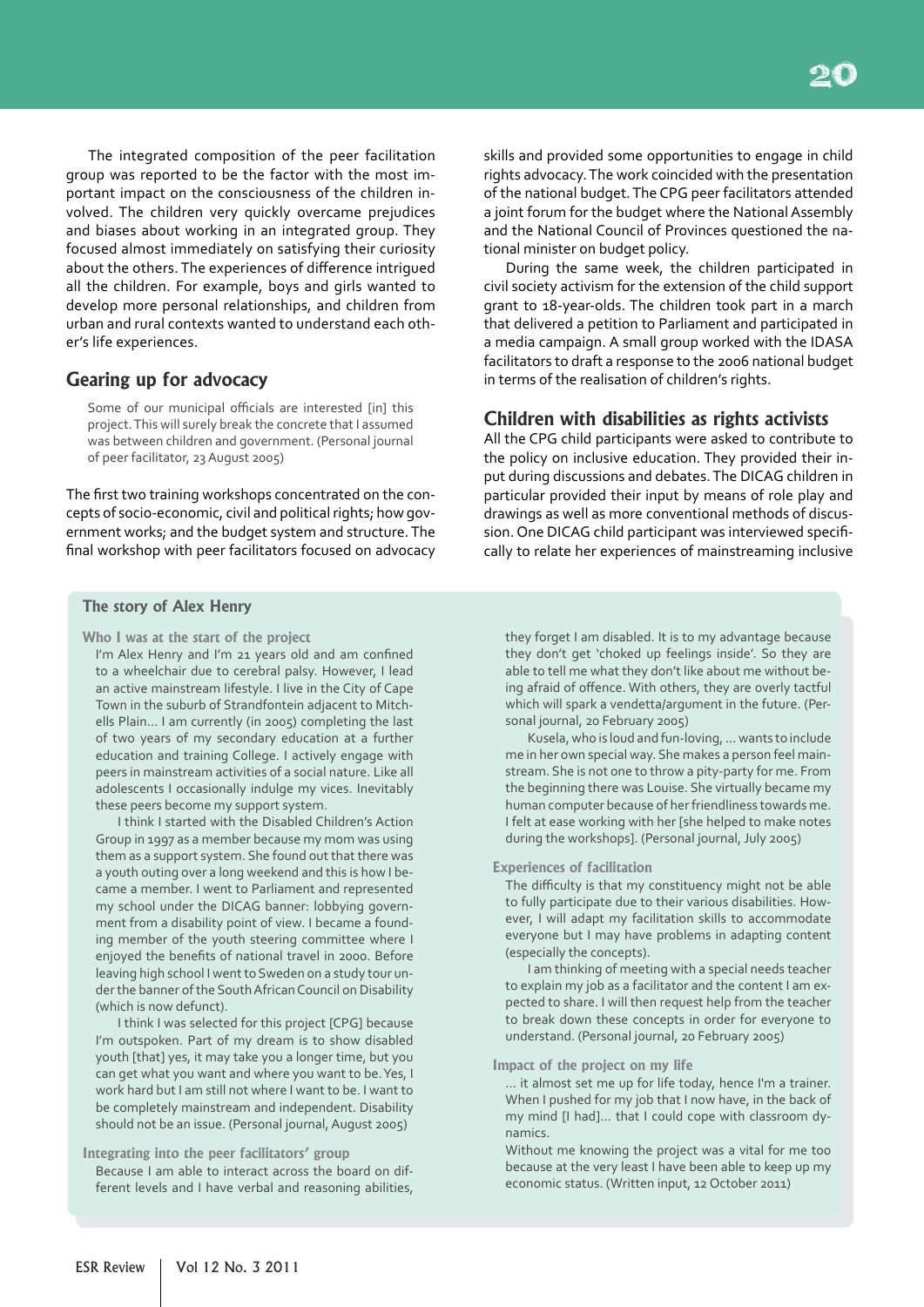education. This input formed part of an IDASA policy analysis document (Wildeman and Nomdo, 2007).

The DICAG group was able to attend the 2006 budget speech by the Minister of Finance, as DICAG is always invited. In addition, however, thanks to the personal advocacy of one of DICAG's peer facilitators, two child advocates from the group were able to ask the Minister and Director-General of Finance questions on national television about the introduction of fee-free schools and accessible transport for young people going to work.

#### **Conclusion**

Children can become effective rights advocates and agents for change when they are provided with appropriate support from peers and adults. The CPG project trained 100 children to understand and implement rights advocacy. DICAG adults and child representatives successfully participated in a two-year training initiative to build capacity to analyse government policies and budgets from a child rights perspective.

The key insights relating to supporting children with disabilities in becoming rights activists include the following:

- Adult partners are required to support, protect and facilitate the integration of children.
- The evolving capacities of children need to be taken into account.
- Games, drawings and role plays facilitate learning and dialogue.
- Working in an integrated group helps children break down prejudices and the stereotyping of children with disabilities.
- The children involved found policy advocacy relating directly to their own life experiences most interesting. All they needed to raise their opinions with confidence was support.

**Christina Nomdo is the executive director of Resources Aimed at the Prevention of Child Abuse and Neglect (RAPCAN), based in Cape Town. Alexander Henry is an activist with the Disabled Children's Action Group (DICAG). Sandra Ambrose is DICAG's national coordinator.**

#### **References**

Lansdown, G 2001. Promoting children's participation in democratic decision-making. *Innocenti Insight* 6. Florence: UNICEF Innocenti Research Centre.

Nomdo, C 2007. *Reflections from the Children Participating in Governance Project: Budget monitoring within a rights-based framework*. Cape Town: IDASA.

Wildeman, R and Nomdo, C 2007. *Implementation of inclusive education: How far are we?* IDASA occasional paper. Cape Town: IDASA.

### **New publications**

#### **World Health Organization, 2011:** *World report on disability*

The *World report on disability* was launched by the World Health Organization (WHO) and the World Bank in June 2011. This, the first such report, is based on the Convention on the Rights of Persons with Disabilities. It makes a major contribution to our understanding of disability and its impact on individuals and society, and it highlights the various barriers that people with disabilities face: attitudinal, physical and financial. The report documents the current situation of people with disabilities, highlighting gaps in knowledge and stressing the need for further research and policy development.

The report recommends that policy-makers, research-

ers, practitioners, advocates and volunteers involved in disability take action at the local, national and international levels. It advocates the inclusion of persons with disabilities in their communities in terms of access to health, rehabilitation, support, education and employment.

The report points out that working-age persons with disabilities experience significant labour market disadvantages and worse labour market outcomes than those without disabilities. Global data from the World Health Survey shows that employment rates are lower for disabled men (53%) and disabled women (20%) than for non-disabled men (65%) and women (30%). This indicates that people with disabilities are more likely to be unemployed and thus experience higher rates of poverty than non-disa¬bled people.

For further details on the report, go to http://www.who. int/disabilities/world\_report/2011/en/index.html.

21